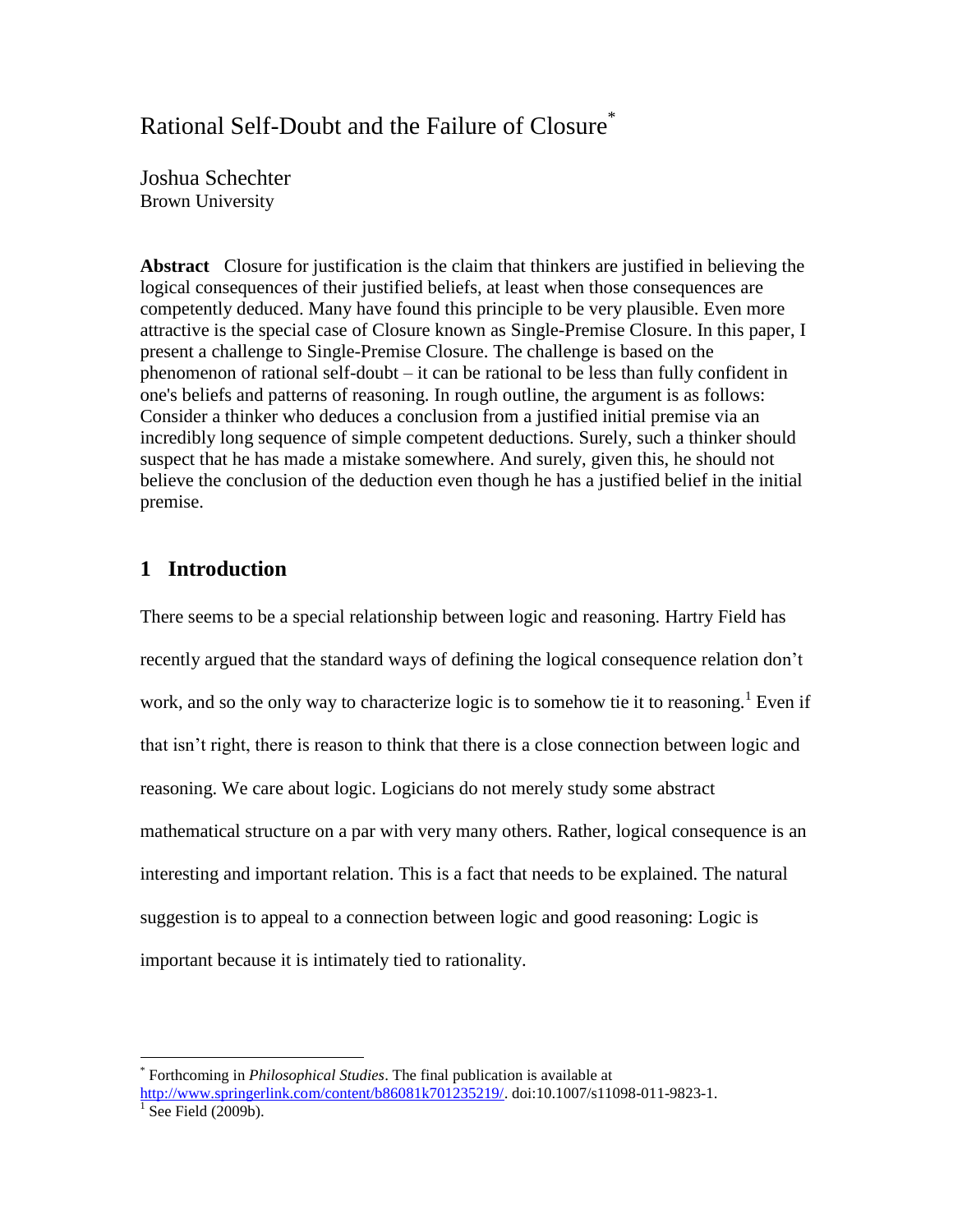What is this connection between logic and rationality? There are two proposals that are initially attractive:

(Naïve Closure) Thinkers are justified in believing the logical consequences of their justified beliefs.

(Naïve Coherence) Thinkers are unjustified in having a logically inconsistent set of beliefs.

These two claims are much too crude to be accepted as they stand. There are familiar counterexamples to these principles.<sup>2</sup> To be plausible, they must be significantly refined. But there are strong intuitions that suggest we ought to accept something in the ballpark of each of them.

In this paper, I focus on the closure principle for justification. This principle articulates something like the thought that logic – or better, deductive inference – is fully epistemically secure. There is no loss of justification when a thinker engages in a competent deductive inference.

This paper presents a general challenge to closure for justification. The challenge is based on the phenomenon of rational self-doubt – it can be rational to be less than fully confident in one's beliefs and patterns of reasoning.<sup>3</sup> In rough outline, the argument is as follows: Consider a thinker who deduces a conclusion from a justified initial premise via an incredibly long sequence of simple competent deductions. Surely, such a thinker should suspect that he has made a mistake somewhere. And surely, given this, he should not believe the conclusion of the deduction even though he has a justified belief in the initial premise. This provides a counterexample to closure for justification.<sup>4</sup>

<sup>&</sup>lt;sup>2</sup> See Harman (1986; 1995).

 $3$  I believe that the term "rational self-doubt" is due to Christensen. See, for example, Christensen (2008).

<sup>&</sup>lt;sup>4</sup> See Lasonen-Aarnio (2008) for a related objection to closure principles for knowledge.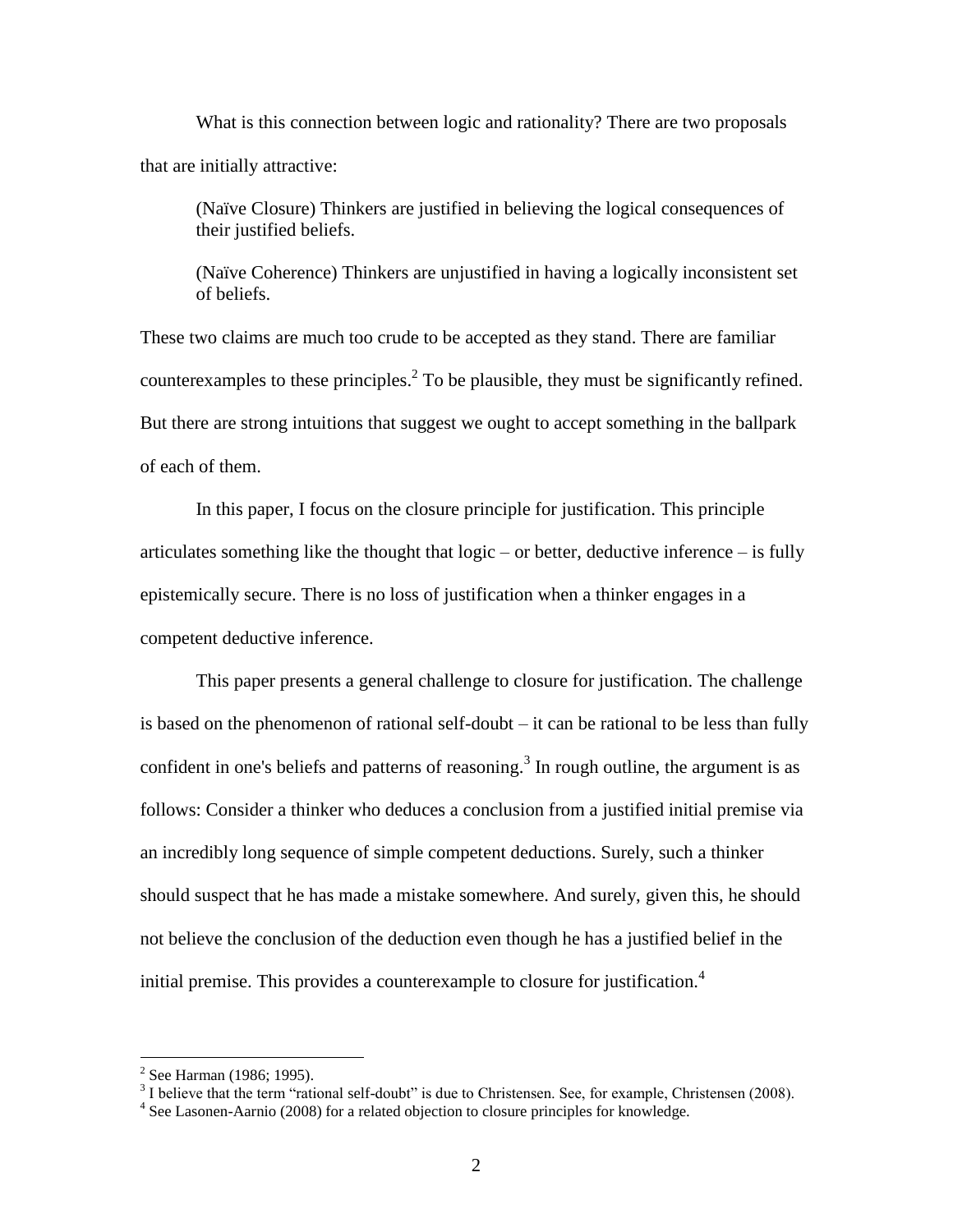There are two familiar challenges facing the closure principle for justification – the lottery paradox and the paradox of the preface.<sup>5</sup> The challenge presented here differs from those two arguments in an important respect. Those two arguments are often used to motivate a broadly Bayesian approach to rational belief. On such a view, while a general closure principle – applying to deductions with any number of premises – is false, a closure principle restricted to single-premise deductions turns out to be true. Thus, the lottery and preface paradoxes simultaneously undermine multi-premise closure and support single-premise closure. By contrast, if my argument works, it works even against closure principles restricted to single-premise deductions. Unlike the lottery and preface paradoxes, it cannot easily be accommodated within a Bayesian framework for rational belief.

The main goals of this paper are to develop the strongest version of this challenge and to evaluate possible ways of responding to it. My conclusion is *not* that we should reject every closure-like principle. Indeed, I suspect that some closure-like principle is correct. However, I take it that my argument demonstrates two important facts. First, any correct closure-like principle must be rather complicated. There is no simple and precise statement of the relationship between deductive inference and justification. Second, there is no such thing as a fully epistemically secure deductive inference. There is no correct (non-trivial) principle stating that if certain conditions obtain, a deductive inference will be guaranteed to preserve justification.

Before proceeding any further, it may be helpful to state two background assumptions that I will be making in this paper. First, I assume that there is such a thing

<sup>&</sup>lt;sup>5</sup> See Kyburg (1970) and Makinson (1965), respectively. There are also the familiar objections to closure for knowledge put forward by Dretske (1970) and Nozick (1981) in their discussions of skepticism. So far as I can tell, the issues raised in this paper have no direct connection with the familiar skeptical challenges.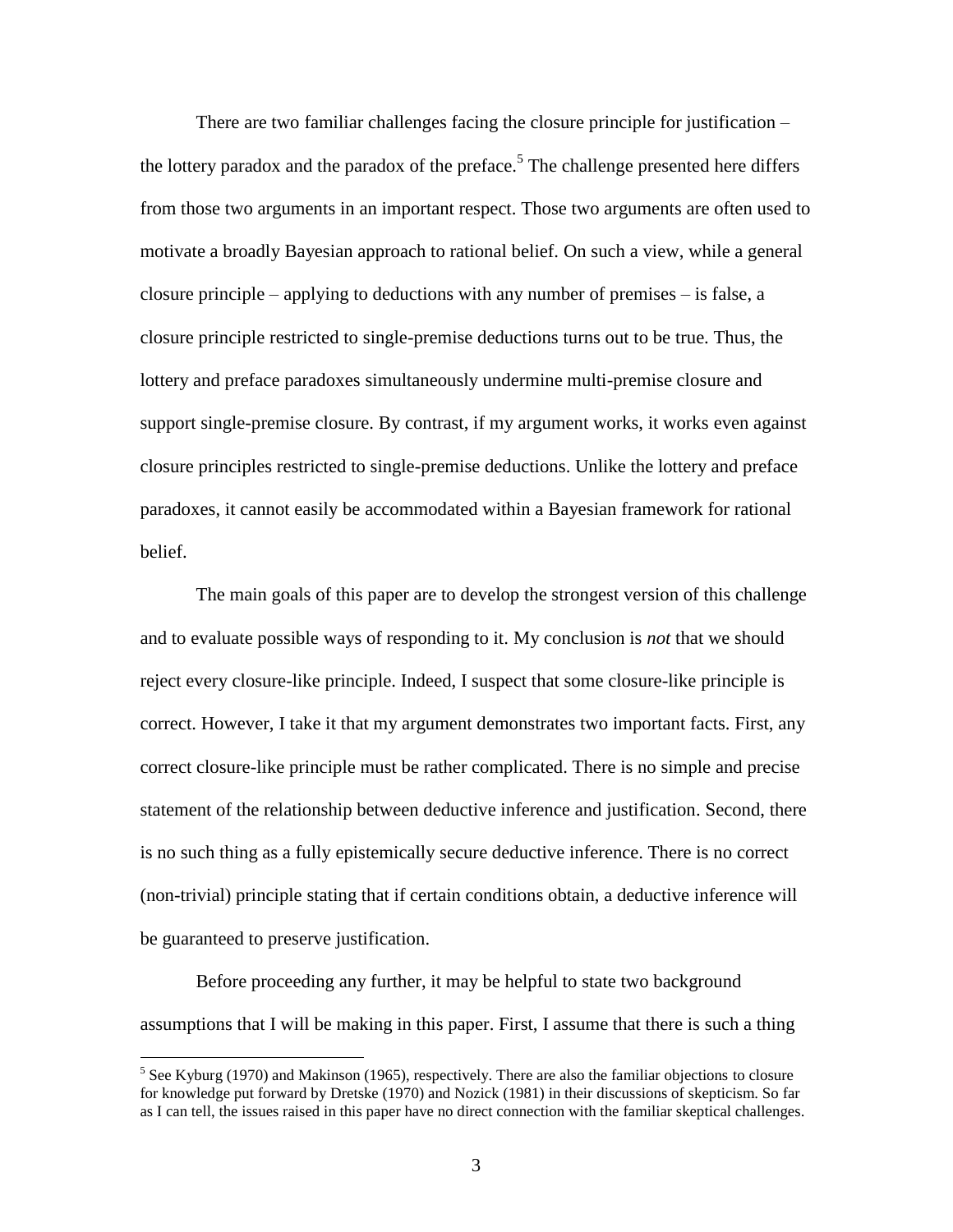as deductive inference. Some philosophers have denied this claim.<sup>6</sup> But it is psychologically plausible that we sometimes reason deductively.<sup>7</sup> Any reader who rejects this assumption is invited to understand the main point of this paper as a conditional: If there is such a thing as deductive inference, it is not fully epistemically secure.

Second, I assume that deduction involves the employment of rules of inference. It is plausible that reasoning is in general rule-governed.<sup>8</sup> In the case of deduction, the relevant rules are deductive rules of inference. These are rules that are intimately tied to the logical concepts. Most of my discussion could be reframed so as not to rely on the assumption that deduction is rule-governed. $9$  But making use of this assumption provides a convenient way to talk.

This paper will proceed as follows: In the next section, I present and motivate closure principles for justification. In section three, I develop the "long sequence" argument against such principles. In section four, I turn to three objections to this argument. The first – inspired by Timothy Williamson's discussion of closure for knowledge – is that the argument depends on a confusion of levels. Rational self-doubt can defeat our justification for believing that we are justified but cannot defeat the justification of our ground-level beliefs. The second objection – inspired by David

<sup>&</sup>lt;sup>6</sup> See, for example, Harman (1986).

 $7$  Most cognitive psychologists seem to agree that there is a distinctively deductive kind of reasoning. The main debate concerns exactly how it is to be characterized. See Evans, Newstead, and Byrne (1993) for discussion of the major views. Some psychologists, including Cheng and Holyoak (1985) and Cosmides (1989), suggest that we do not employ topic-neutral rules of inference, but only domain-specific reasoning mechanisms. This view faces several difficulties. But even if it is correct, there remains the question of whether justification is closed under any domain-specific patterns of inference.

<sup>&</sup>lt;sup>8</sup> Employing a rule of inference should not be taken to require reflective appreciation of the rule. There are familiar obscurities in the notion of following a rule. See Kripke (1982) for the classic discussion and Boghossian (1989) for an overview of the resulting debate. See Boghossian (2008) for discussion of the particular difficulties facing a rule-based picture of reasoning. However, I am not aware of any attractive alternative picture of reasoning.

<sup>&</sup>lt;sup>9</sup> For my purposes here, all that I really need is that there is a competence/performance distinction for deductive reasoning. Appealing to rules helps to explicate this distinction – thinkers may employ incorrect rules or they may misapply correct ones.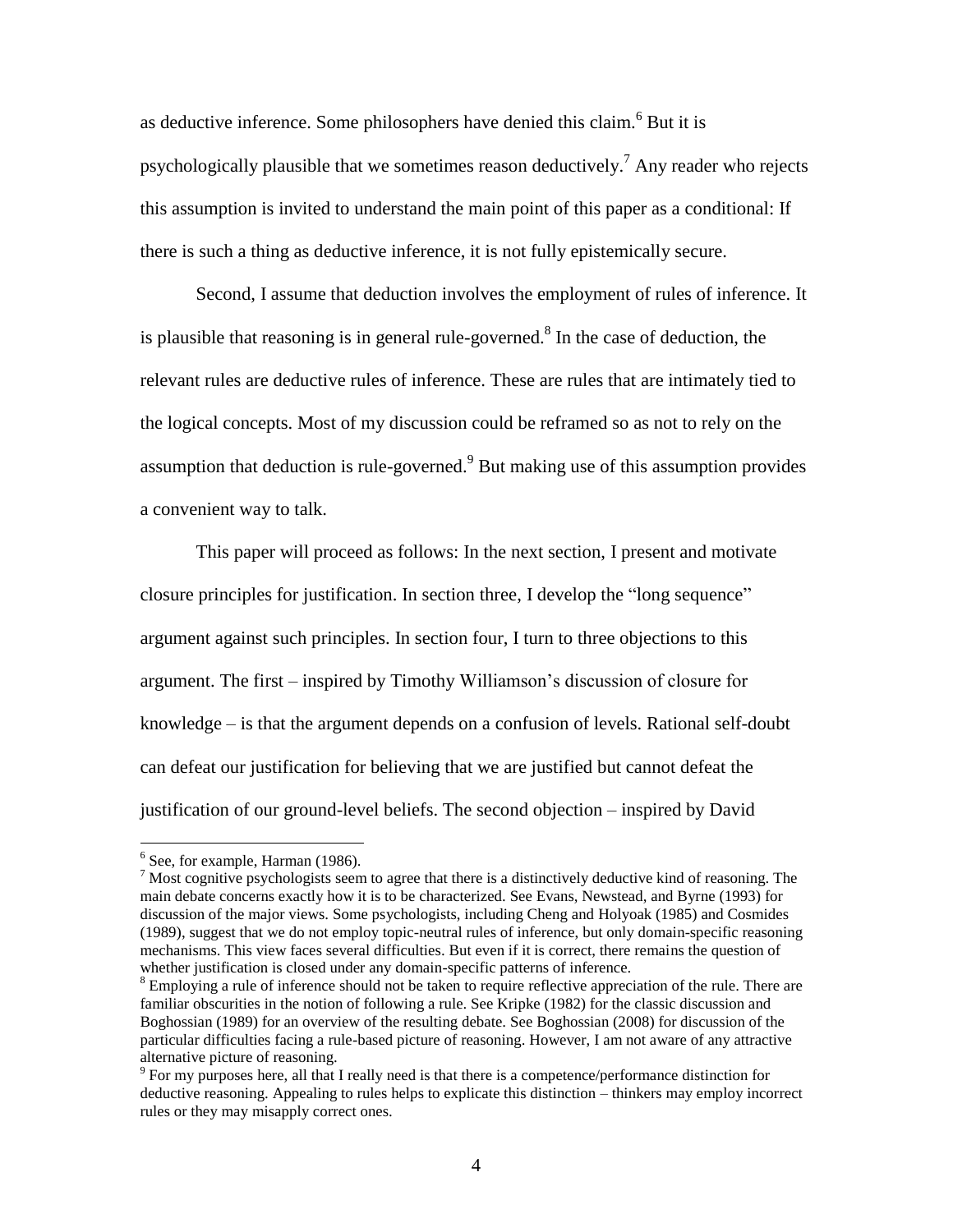Lewis's discussion of immodest inductive methods – is based on the claim that we cannot rationally believe that any of our basic rules of inference is not to be trusted. There is simply no room for rational self-doubt about basic deductive rules. The third objection is based on an overgeneralization worry. More specifically, the worry is that the long sequence argument can be generalized to yield the absurd conclusion that we should not simply obey any of our belief-forming methods, but rather should hedge all of our reasoning. Finally, in section five, I briefly discuss why we might have found strong closure principles intuitively so appealing.

#### **2 Closure Principles**

 $\overline{a}$ 

There is a very natural line of thought motivating closure. This line of thought is nicely articulated in Timothy Williamson's *Knowledge and its Limits*. According to Williamson, the intuitive idea behind closure is that "deduction is a way of extending one's knowledge."<sup>10</sup> By this, Williamson does not mean that deductive inference is *sometimes* a way of extending one's knowledge. Rather, deductive inference is *always* a way of extending one's knowledge.

Of course, a thinker may already have known the conclusion of a deduction. So strictly speaking, deduction does not always *extend* knowledge. But the intuitive thought is that when a thinker competently deduces a claim from known propositions, the result is always a known proposition.

 $10$  Williamson (2000), page 117. There are alternative motivations for closure principles. For instance, one could argue that what one's total evidence supports is always closed under (single-premise) logical entailment and then argue for a tight connection between justification and evidential support. This is a less intuitive and more theory-driven motivation than Williamson's.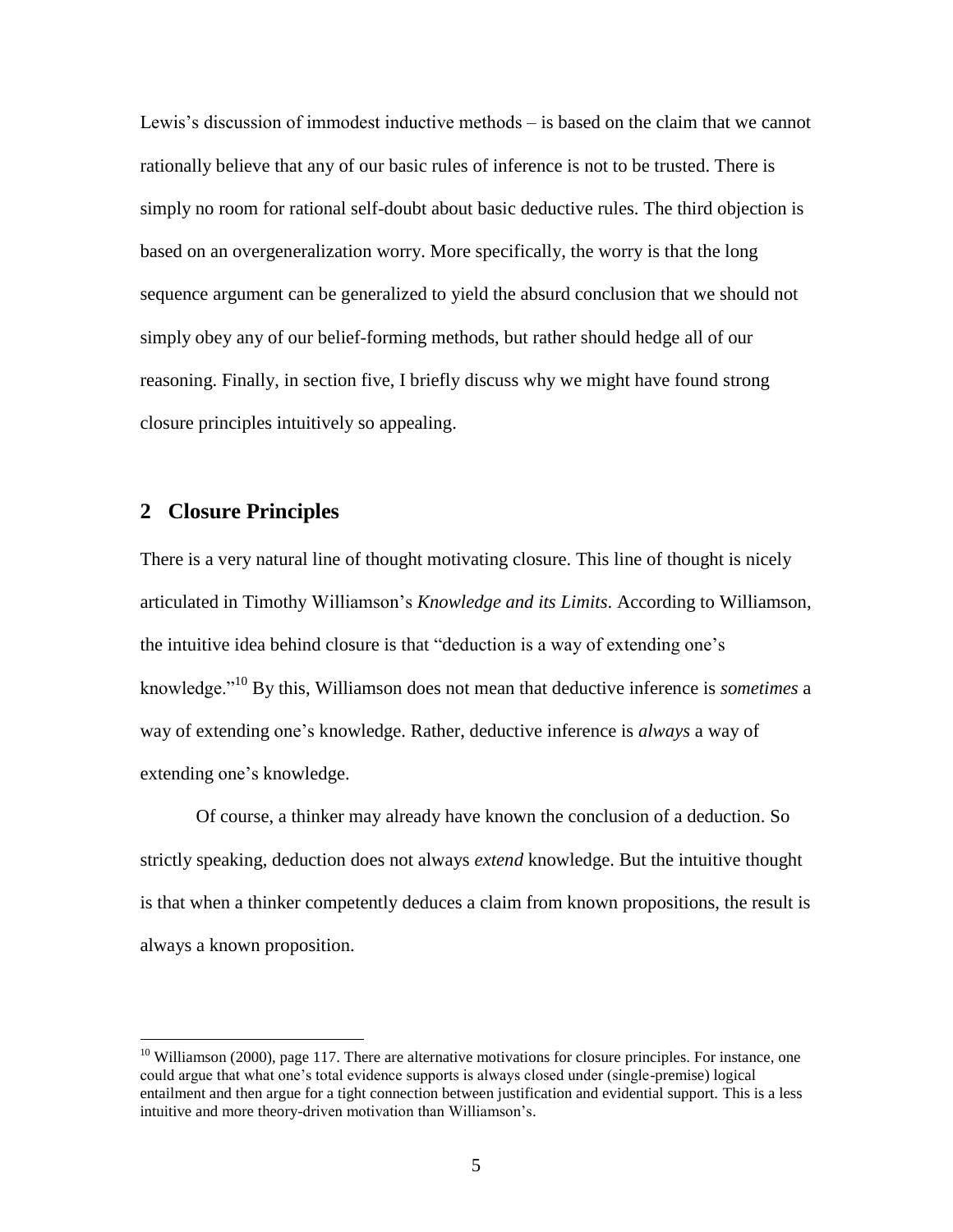Like many discussions of closure in the literature, Williamson's discussion focuses on knowledge. But it seems to me that the underlying thought doesn't directly concern knowledge. There is a more basic idea: Deduction is always a legitimate way to extend one's beliefs.

This thesis is most naturally understood as a claim about diachronic rather than synchronic rationality. That is, it is a claim about rational change of belief and not about belief at a time. The thesis is also most naturally understood as a claim about permission rather than obligation. What this suggests is that a more basic closure principle concerns epistemic justification rather than knowledge: When a thinker competently deduces a claim from justified beliefs, the result is always a justified belief.<sup>11</sup>

What do I mean by "justification" here? One of the lessons of the internalism/externalism debate in epistemology is that there may be several important concepts of epistemic justification. The notion that seems most relevant to the intuitions underlying closure is one that is closely tied to a notion of epistemic responsibility. The central intuition supporting closure is that deduction is a *responsible* belief-forming method. Thinkers are epistemically responsible in believing what they deductively infer from epistemically responsible beliefs.<sup>12</sup>

<sup>&</sup>lt;sup>11</sup> Notice that coherence principles must be stated for justification rather than knowledge. It is trivial that thinkers cannot know every one of a logically inconsistent set of propositions. This provides evidence that the more basic principles linking deductive inference with rationality concern justification rather than knowledge.

 $12$  Some clarifications about the notion of epistemic responsibility may be helpful here. First, having a responsible belief does not require that the relevant inquiry was carried out in a fully responsible manner. A thinker may have been irresponsible in, for example, not sufficiently gathering evidence and nevertheless count as responsible in forming a belief given the evidence at hand. Second, responsibility should not be identified with blamelessness. In a strict sense of "blame", we do not typically blame thinkers – that is, have Strawsonian reactive attitudes – for their beliefs. While there may be an extended sense of blame on which we do blame thinkers for their beliefs, so far as I can tell we do not do so in any systematic way. Moreover, on this extended sense, thinkers can count as epistemically irresponsible but blameless if they have an appropriate excuse.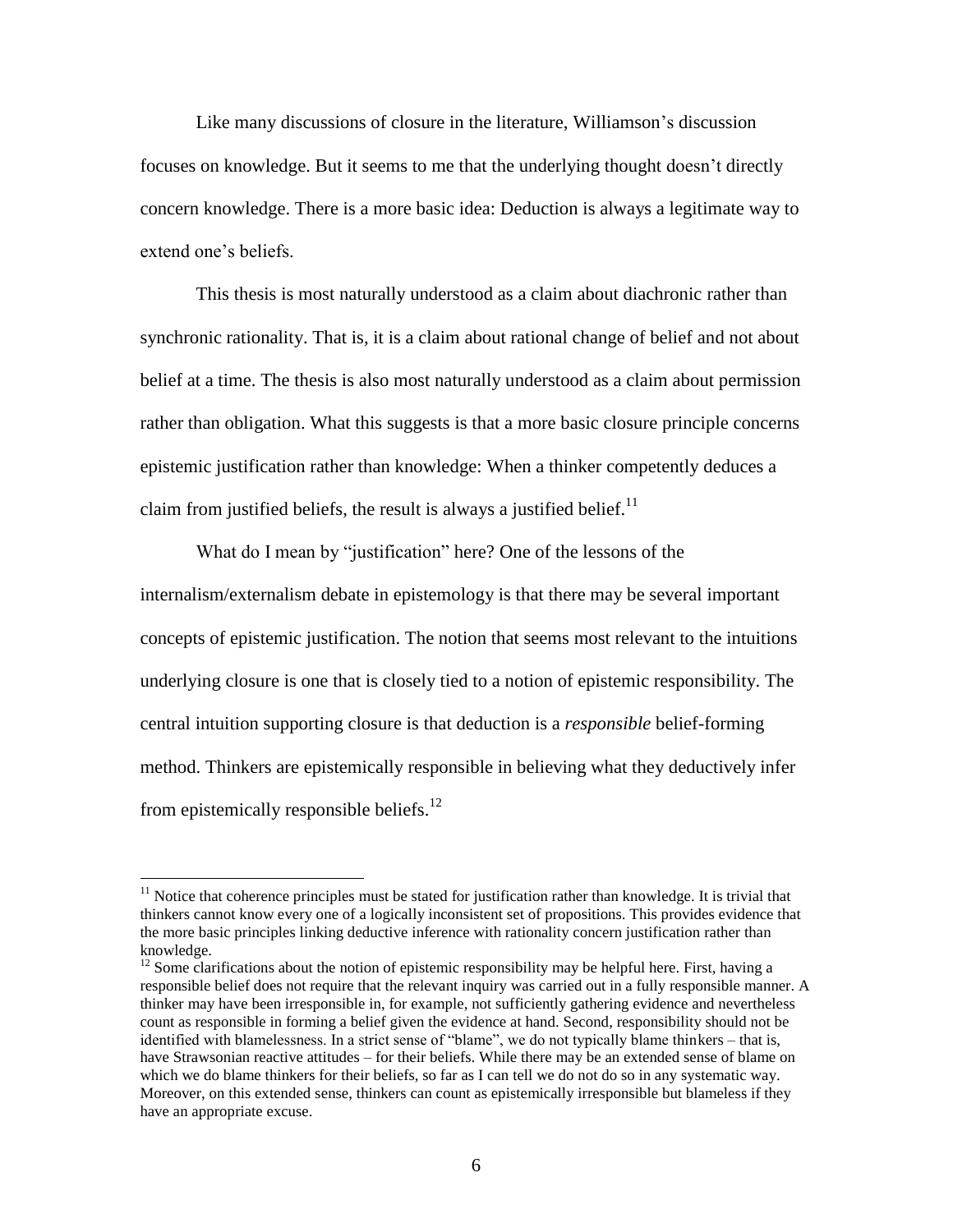There is some reason to think that there is a second closure principle governing epistemic obligations (rather than permissions). In particular, there may be an obligation to believe if the deduction is sufficiently simple and the relevant issue is highly salient or otherwise important to the thinker. However, I suspect that such a principle should not be thought of as an independent closure principle. Rather, it should be seen as following from closure for justification and a general principle governing when thinkers ought to take a stand on an issue. Roughly put, when the inference is sufficiently simple and the relevant issue is highly salient or otherwise important, thinkers epistemically ought to take a stand. In such circumstances, permissible beliefs become required beliefs.

The closure principle for justification is *not* the fundamental normative principle motivated by the Williamsonian line of thought. There is a still more basic epistemic principle. Consider a thinker who forms a belief on the basis of drawing a competent deduction from a confidently held but unjustified belief. Intuitively, the thinker is in an epistemically problematic state – he has an unjustified belief. But he has not done anything wrong in drawing the inference. He has only made *one* mistake in his reasoning. Similarly, consider a thinker who fails to deduce a conclusion concerning a highly salient or otherwise important issue via a simple deduction from one of his confidently held but unjustified beliefs. Such a thinker intuitively has made *two* mistakes – he has an unjustified belief and he has failed to infer a conclusion on a salient or important matter.

What this suggests is that the fundamental closure principle does not concern the preservation of justification. Rather it concerns epistemic error: Roughly put, thinkers do not make any (additional) epistemic errors in competently deducing from their beliefs. Nevertheless, in what follows, I'll focus on the closure principle for justification. This is

7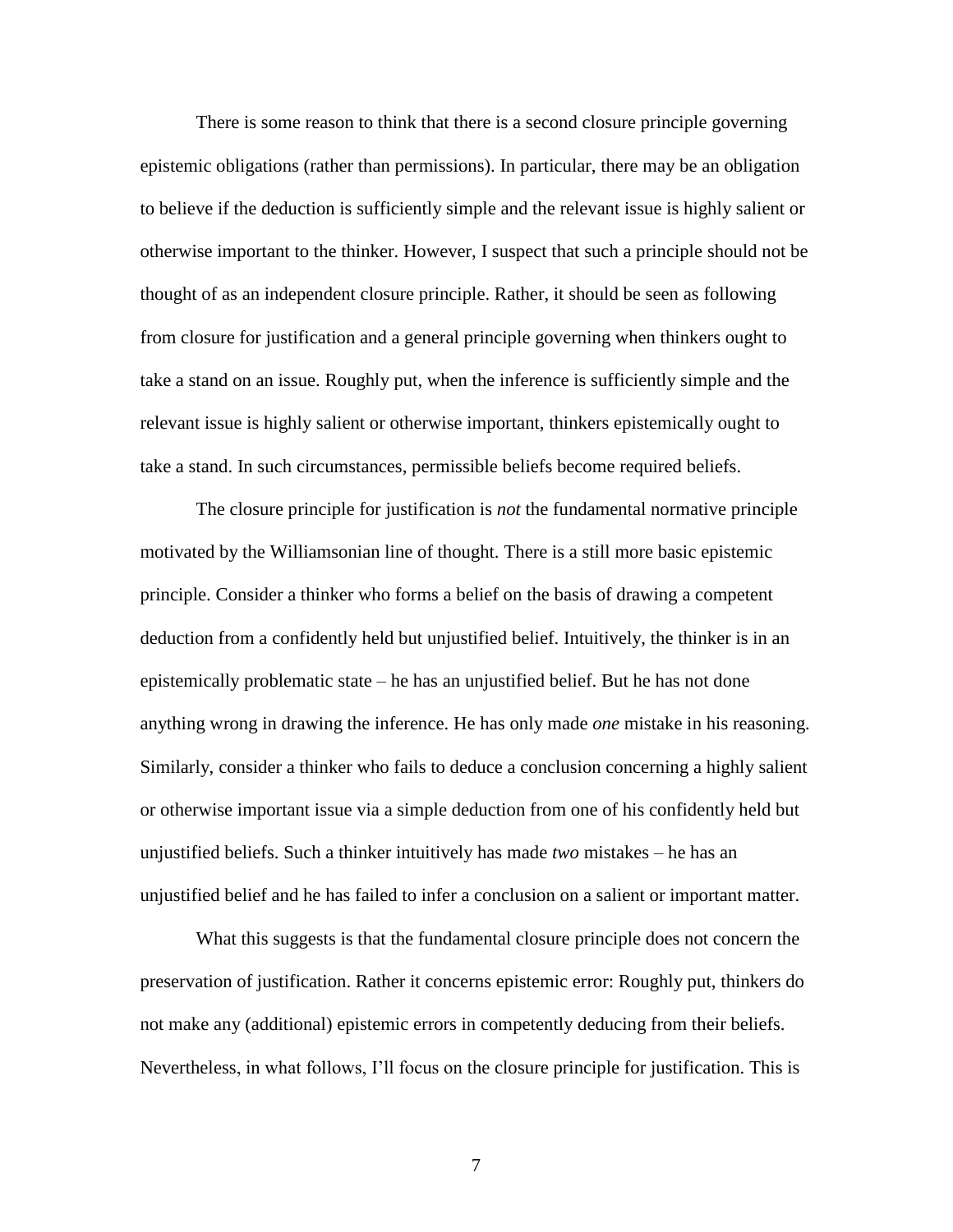a familiar kind of principle. It does not raise difficult questions about the relationship between epistemic error and more familiar epistemic statuses such as justification and knowledge.

For concreteness, we can carefully state a closure principle for justification as follows:

(Closure) Necessarily, if S has justified beliefs in some propositions and comes to believe that q solely on the basis of competently deducing it from those propositions, while retaining justified beliefs in the propositions throughout the deduction, then S has a justified belief that q.

This principle is analogous to the closure principle for knowledge presented in John

Hawthorne's *Knowledge and Lotteries*. <sup>13</sup> The principle is somewhat complicated in order

to avoid certain issues that needn't detain us here.<sup>14</sup> But the core idea is straightforward:

If a thinker has some justified beliefs and competently deduces a belief from them, then

the resulting belief is also justified.<sup>15</sup>

# **3 Closure and Rational Self-Doubt**

### **3.1 Problems for Closure**

There are two well-known problems facing Closure – the lottery paradox and the preface

paradox. The lottery paradox can be stated as follows:

Suppose that there is a raffle with 1,000 tickets. One ticket, chosen at random, will win. Suppose that I am aware of this. Suppose that I have a lot of time on my hands, and to fill my time I form beliefs about each of the tickets. In particular, for each ticket, I form the belief that it will lose on the grounds that it has a

 $13$  See Hawthorne (2004), page 33.

<sup>&</sup>lt;sup>14</sup> For instance, the "retaining justified beliefs" clause is present because thinkers can lose justification for believing the premises of a deduction once they notice that an implausible conclusion follows from them.

<sup>&</sup>lt;sup>15</sup> Closure should be distinguished from transmission, as introduced in Wright (1985). It is compatible with Closure that in certain cases a thinker cannot acquire additional justification for a belief on the basis of competently deducing it from justified premises. For example, having justified beliefs in the premises may require antecedently possessing justification for believing the conclusion.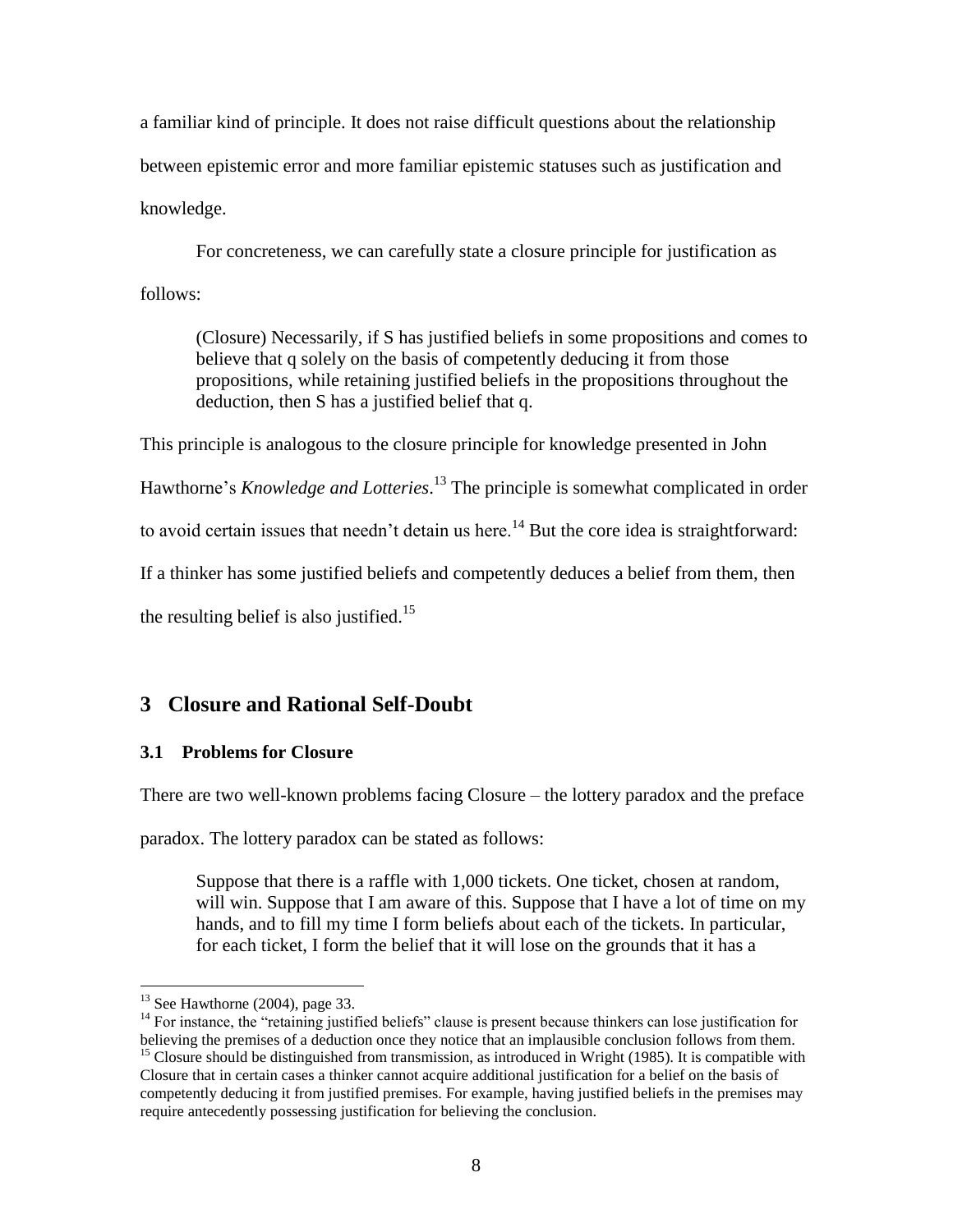999/1000 chance of losing. Presumably I am justified in having each of these beliefs. But if I were to infer from them that all of the tickets will lose, I would not be justified in this new belief. That is because I am aware that some ticket will win.

In this scenario, I have justified beliefs in many propositions but am not justified in believing their conjunction.<sup>16</sup> Presumably, reasoning by conjunction introduction counts as competent deduction. Presumably, too, I do not lose my justification for believing the individual conjuncts (or for employing conjunction introduction) if I infer the conjunction. So we have a counterexample to Closure.

I find this counterexample convincing. Nevertheless, there are philosophers who have defended the view that I am not justified in believing of each ticket that it will lose.<sup>17</sup> I think this view is difficult to maintain; it requires adopting a kind of skepticism about merely statistical grounds for belief.<sup>18</sup> But in any case, this issue can be sidestepped by focusing on the second familiar problem for Closure – the paradox of the preface. A version of this paradox can be stated as follows:

There are very many propositions that I justifiably believe. Such propositions include simple claims of mathematics and logic; claims about my self, my environment, and my past experiences; and so on. Consider a heterogeneous conjunction of many of these claims. I am not justified in believing this conjunction upon deducing it from my individual beliefs. That is because I am aware that my beliefs are sometimes – perhaps very rarely – wrong. So I should think it likely that the conjunction is false.

In this scenario, I again have justified beliefs in many propositions but am not justified in believing their conjunction. Presumably, reasoning by conjunction introduction counts as competent deduction. Presumably, too, I do not lose my justification for believing the

<sup>&</sup>lt;sup>16</sup> Strictly speaking, there is a distinction between the proposition that all the tickets will lose and the conjunction of the 1000 conjuncts. But since I may be (nearly) certain of their equivalence, this cannot be used to avoid the counterexample.

 $17$  For some examples, see Pollock (1983), Evnine (1999), and Nelkin (2000).

 $18$  See Vogel (1990) for helpful discussion.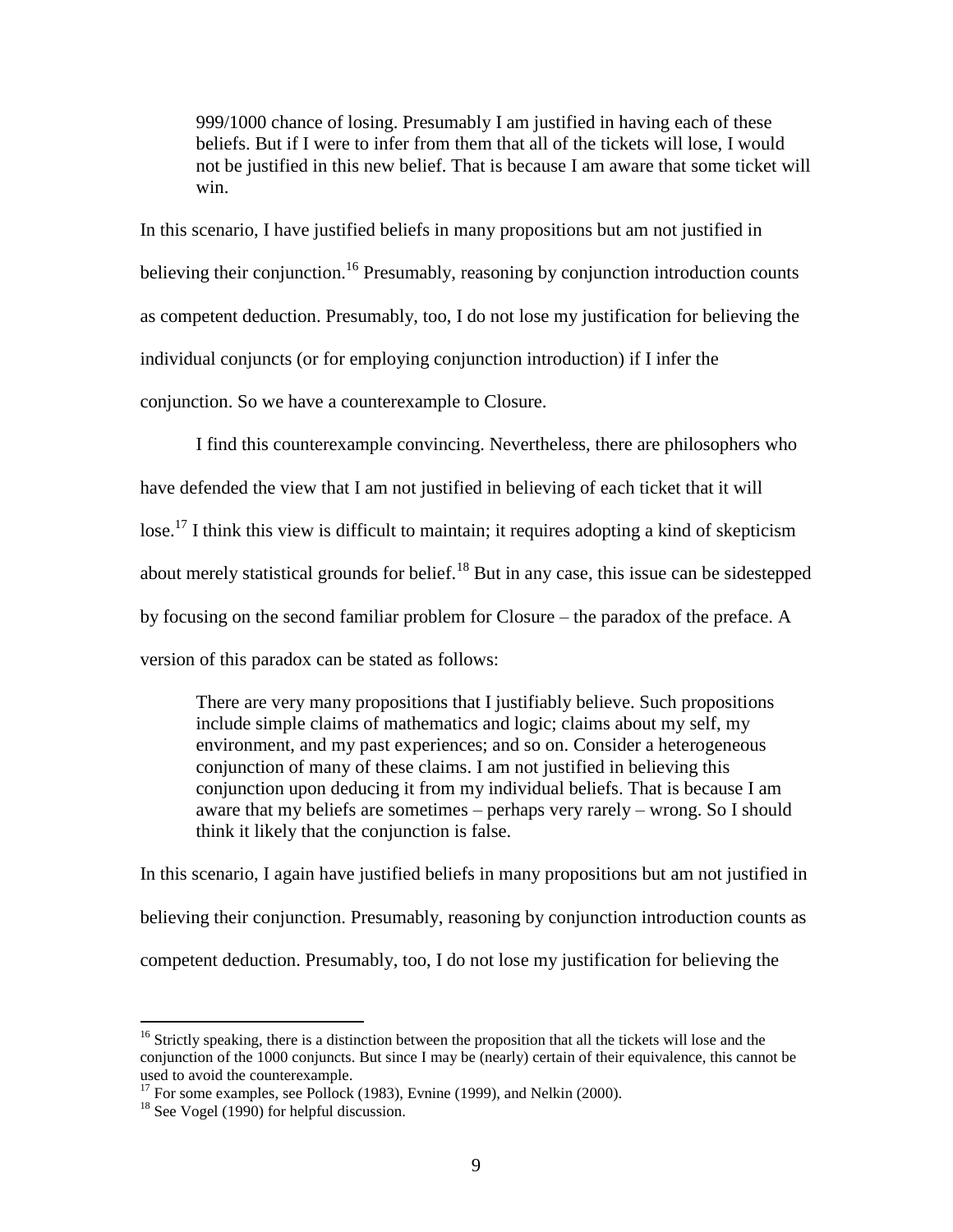individual conjuncts (or for employing conjunction introduction) when I infer the conjunction. So we have a second counterexample to Closure.<sup>19</sup>

Notice that there is no prospect of handling this counterexample by suggesting that I am not justified in believing the initial conjuncts. The conjuncts were chosen precisely to be a heterogeneous collection of my justified beliefs.<sup>20</sup>

The lottery and preface paradoxes have a familiar diagnosis: Having a justified belief is compatible with there being a small risk that the belief is false. Having a justified belief is incompatible with there being a large risk that the belief is false. Risk can aggregate over deductive inferences. In particular, risk can aggregate over conjunction introduction.

There are two kinds of risk that ought to be distinguished here. First, there is the objective chance that my belief is false. Second, there is my rational degree of confidence that my belief is false. These two risks are often correlated: As the number of tickets in a raffle increases, the objective chance that a specific ticket will lose and my rational degree of confidence that it will lose both increase (at least assuming that I am aware of the relevant facts). However, the sort of risk at issue in the counterexamples to Closure is the latter kind. Even if the raffle has already taken place or involves a pseudo-random deterministic mechanism, the counterexample will stand. Similarly, even if I am an extremely reliable thinker and there is a negligible objective chance that the

 $19$  As I've stated the lottery and preface paradoxes, they involve subjects with a bit more cognitive resources – more computational power, better short-term memories, etc. – than we actually possess. This small amount of idealizing does not undermine the use of the counterexamples. Our intuitions about such subjects are as strong as our intuitions about ordinary reasoners. Moreover, there are related cases that don't require even this small amount of idealization. See Christensen (2004), chapter 3.

 $20$  Some philosophers have defended the view that I am justified in believing the conjunction despite also having a justified belief that the conjunction is likely false. This view strikes me as deeply unintuitive.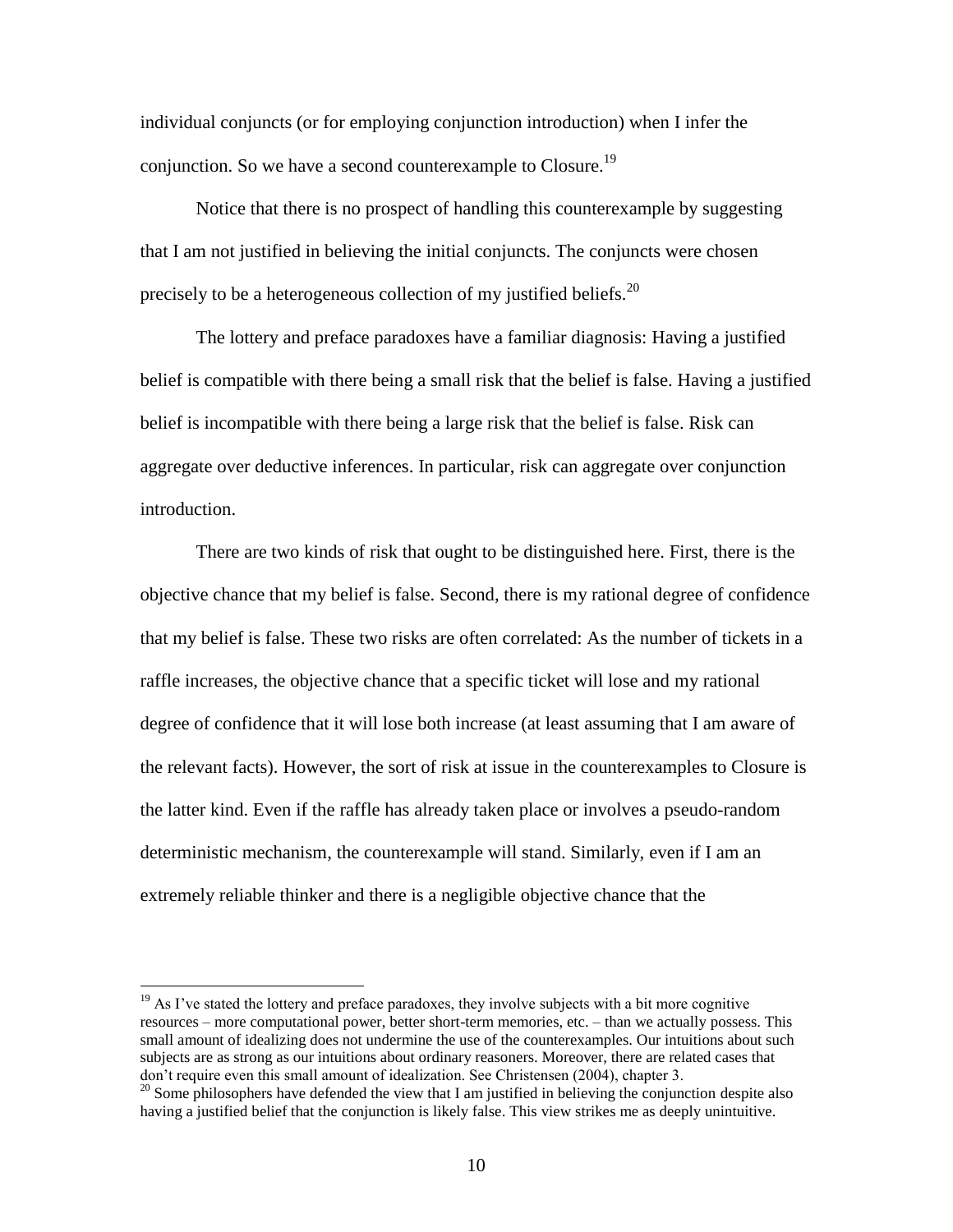heterogeneous conjunction is false, so long as I have a high rational degree of confidence that it is false, we will have a counterexample to Closure.

This diagnosis goes some way toward motivating a broadly Bayesian approach to justified belief. On such a view, a thinker's degrees of confidence rationally ought to conform to the probability calculus. Having a justified belief is compatible with being rational in having a large degree of confidence in the relevant claim. Having a justified belief is incompatible with being rational in having only a very small degree of confidence in the claim.

#### **3.2 Single-Premise Closure**

On a broadly Bayesian view, Closure is false. However, a weaker version of this principle is true. According to orthodox probability theory, the probability of the conclusion of a valid inference is at least as great as the probability of the conjunction of the premises. For the special case of a valid inference with only a single premise, the probability of the conclusion is at least as great as the probability of the premise. Given a Bayesian picture, this suggests that a thinker has (propositional) justification for believing the conclusion of a valid single-premise inference whenever the thinker has (propositional) justification for believing the premise. Moreover, if the thinker comes to believe the conclusion on the basis of competently deducing it from a (doxastically) justified belief in the premise, the thinker will presumably have a (doxastically) justified belief in the conclusion. Thus, a broadly Bayesian account of justified belief motivates the following weaker version of Closure:

(Single-Premise Closure) Necessarily, if S has a justified belief that p and comes to believe that q solely on the basis of competently deducing it from p, while

11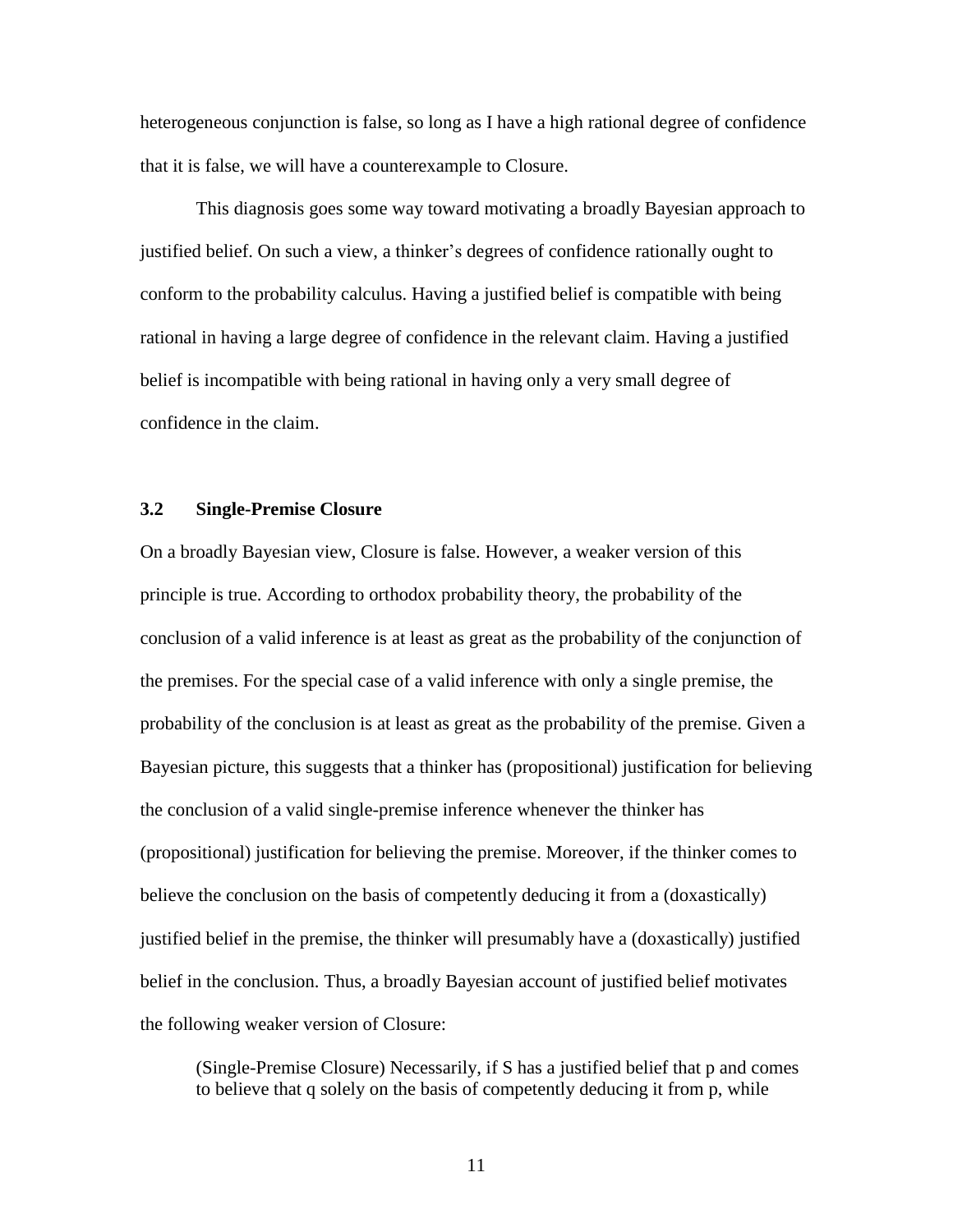retaining the justified belief that p throughout the deduction, then S has a justified belief that  $a^{21}$ 

This principle escapes the objections provided by the lottery and preface paradoxes. As we've seen, a natural diagnosis of those counterexamples is that conjunction introduction – and deduction from multiple-premises, more generally – can aggregate risk. But there cannot be any aggregation of risk from the combination of premises if there is only a single premise. If risk conforms to probability theory, the risk of the falsity of the conclusion cannot be any greater than the risk of the falsity of the premise.

Although the lottery and preface paradoxes do not directly provide objections to SPC, there is a related problem with this principle. Before I present this problem, however, it is helpful to consider two warm-up objections.<sup>22</sup>

Here is the first warm-up objection: In some cases, I may have misleading evidence that I've applied a rule that is invalid or unjustified. For example, suppose that the world's twenty best logicians each tell me that one of the deductive rules I employ is incorrect. Suppose that I make use of this rule in competently deducing a conclusion from a single justified premise. Presumably, I am unjustified in believing the conclusion of my deduction. This provides a counterexample to SPC.

Here is the second warm-up objection: In some cases, I may have misleading evidence that I've misapplied a rule. For example, suppose that I've been told by a reliable source that the pill I swallowed earlier today has an unusual side effect: It makes thinkers prone to treat certain invalid inferences as instances of some logically valid rule.

 $21$  This principle should be generalized to accommodate zero-premise inferences. I'll leave this generalization implicit in what follows.

 $^{22}$  I do not know who first stated these objections. They appear to be part of philosophical folklore.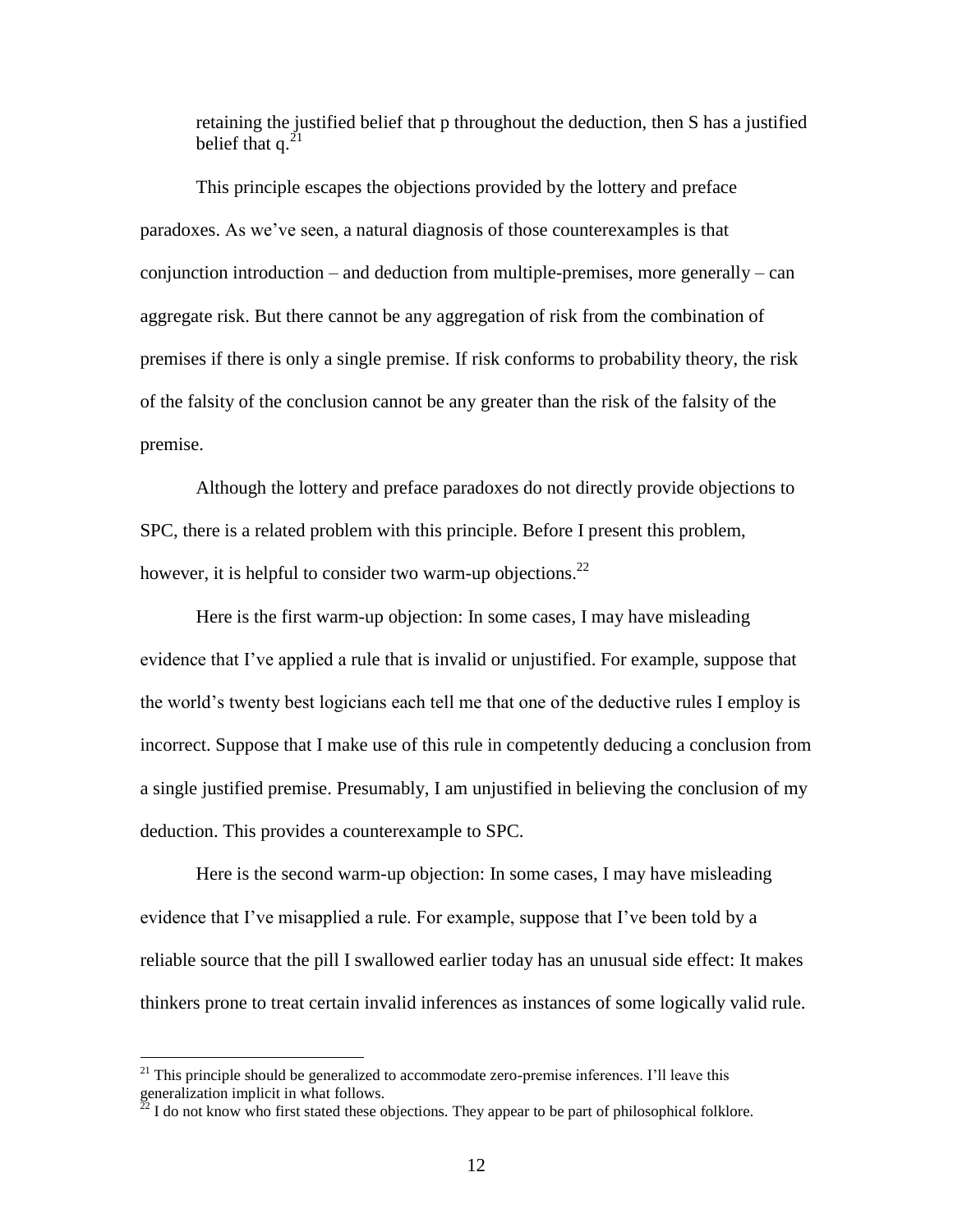Suppose that I make use of this rule in competently deducing a conclusion from a single justified premise. Presumably, I am unjustified in believing the conclusion. This provides another counterexample to SPC.

These objections are intuitively compelling. But there is a straightforward fix that handles both of them. Namely, we can add a "no-defeaters" clause to the statement of SPC:

(Single-Premise Closure\*) Necessarily, if S has a justified belief that p, comes to believe that q solely on the basis of competently deducing it from p, while retaining the justified belief that p throughout the deduction, *and S does not have a defeater for the claim that the deduction was competently performed*, then S has a justified belief that q.

A thinker has a defeater for the claim that a deduction was competently performed if the thinker believes (or is justified in believing) that she has (or has likely) employed an incorrect rule, misapplied a correct rule, or otherwise made a mistake in the course of the deduction. 23

This modification answers both warm-up objections. In each case, I have a defeater for the claim that the deduction was competent. Moreover, it is not *ad hoc* to add a no-defeaters clause to SPC. One of the lessons of contemporary epistemology is that epistemic principles should generally include such clauses. Thus, if there is a problem for SPC stemming from the two warm-up objections, we should simply move to  $SPC^*$ <sup>24</sup>.

 $^{23}$  It might be suggested that the no-defeaters clause should be built into the definition of competent deduction. However, it is cleaner to keep it distinct. Whether a thinker has made a competent deduction shouldn't depend on her meta-beliefs about her reasoning.

 $^{24}$  Adding a no-defeaters clause may be incompatible with strict forms of Bayesianism. Insofar as it is, this is more of a difficulty with strict forms of Bayesianism than with the no-defeaters clause.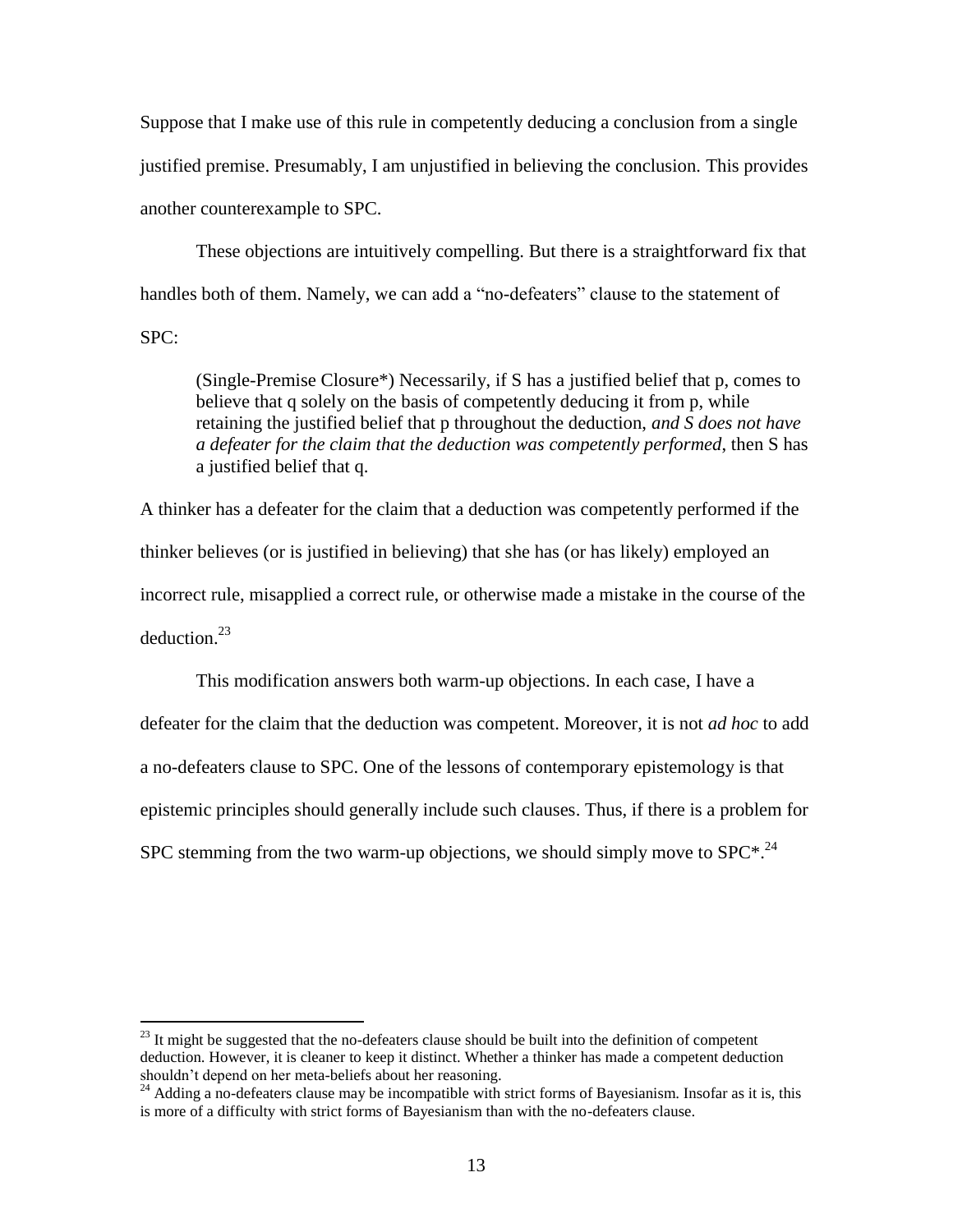#### **3.3 The Long Sequence Argument**

Nevertheless, there is a serious problem for single-premise closure that remains. The problem concerns what we should say about long sequences of deductions. The problem is not, in its essentials, a new one. It is connected to issues in epistemology that were noticed a long time ago, by the early moderns (if not earlier). Indeed, the basic problem is implicit in the following passage from Hume:

In all demonstrative sciences the rules are certain and infallible; but when we apply them, our fallible and uncertain faculties are very apt to depart from them, and fall into error. We must, therefore, in every reasoning form a new judgment, as a check or controul on our first judgment or belief …. By this means all knowledge degenerates into probability; and this probability is greater or less, according to our experience of the veracity or deceitfulness of our understanding, and according to the simplicity or intricacy of the question. … There is no Algebraist nor Mathematician so expert in his science, as to place entire confidence in any truth immediately upon his discovery of it, or regard it as anything, but a mere probability. $25$ 

This is an excerpt from the start of the section of Hume's *Treatise* entitled "Of

Skepticism with regard to Reason." In this excerpt, Hume's point is that, as we are well

aware, we are prone to mistakes in our reasoning. Even when we are in fact reasoning

correctly, we should take into account the fact that we are fallible. We should not be

highly confident in what results even from competent deduction applied to some of our

knowledge. Thus, "all knowledge degenerates into probability."

 $\overline{a}$ 

There is a passage in Locke grappling with the very same issues. Indeed, the

excerpt from Hume can be read in part as a response to this passage:

It is true, the perception produced by demonstration is also very clear; yet it is often with a great abatement of that evident lustre and full assurance that always accompany that which I call intuitive: like a face reflected by several mirrors one

<sup>25</sup> Hume, *A Treatise on Human Nature*, I.IV.I. The main point of Hume's discussion in this section is to provide a (fallacious) argument that the belief in the conclusion of an inference isn't rationally supported by its premises. But the considerations put forward in the excerpt above do not depend on the details of this argument.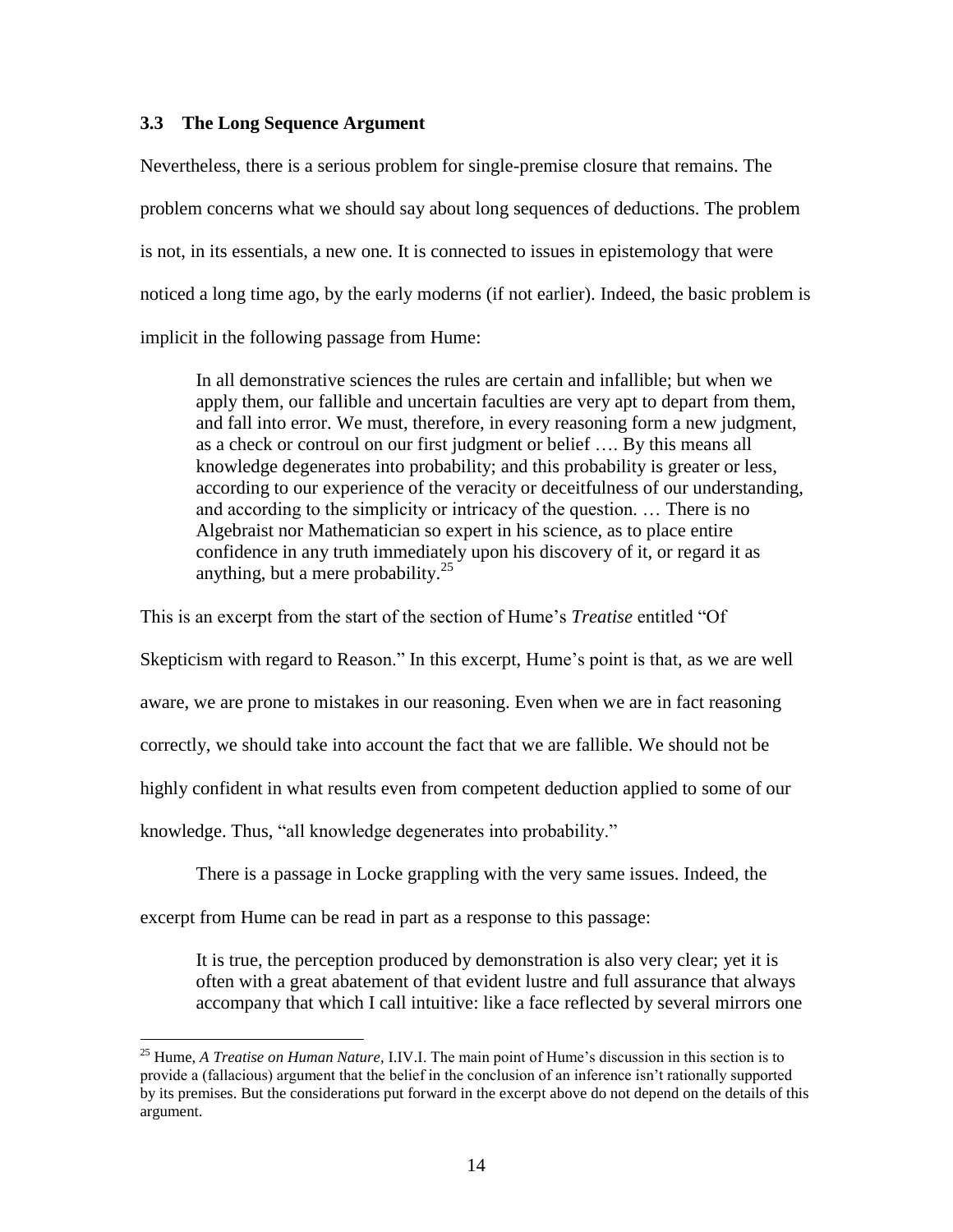to another, where, as long as it retains the similitude and agreement with the object, it produces a knowledge; but it is still, in every successive reflection, with a lessening of that perfect clearness and distinctness which is in the first; till at last, after many removes, it has a great mixture of dimness, and is not at first sight so knowable, especially to weak eyes. Thus it is with knowledge made out by a long train of proof. $26$ 

Locke is here defending the claim that one *can* gain knowledge by way of a long train of inferences. However, he is clearly worried about the epistemic status of the resulting knowledge – such knowledge has a "great mixture of dimness". It is not the best kind of knowledge to have. $27$ 

This paper is primarily concerned with justification rather than knowledge. It's also concerned with single-premise closure rather than closure more generally. But the materials in these passages can be used to provide an objection to SPC and SPC\*. From Locke, we can see that there are concerns about the epistemic status of the conclusion of a long sequence of deductions. From Hume, we can see that the principal worry involves our awareness of our own fallibility. Here, then, is the objection:

Consider a very long sequence of competently performed simple single-premise deductions, where the conclusion of one deduction is the premise of the next. Suppose that I am justified in believing the initial premise (to a very high degree), but have no other evidence about the intermediate or final conclusions. Suppose that I come to believe the conclusion (to a very high degree) solely on the basis of going through the long deduction. I should think it likely that I've made a mistake somewhere in my reasoning. So it is epistemically irresponsible for me to believe the conclusion. My belief in the conclusion is unjustified.<sup>28</sup>

<sup>26</sup> Locke, *An Essay Concerning Human Understanding*, IV.II.6.

<sup>&</sup>lt;sup>27</sup> There is a puzzle concerning Locke's view. In Locke, "dimness" is not the absence of light, but the absence of clarity. This is ultimately to be understood in terms of a notion of resemblance with the world. The puzzle is this: If a thinker performs a competent deduction from known premises, the conclusion – no matter how long the inference – should resemble the world just as well as the premises (collectively) do. So why is there any additional dimness in the conclusion? What this suggests is that the real problem with long sequences of deductions fits Hume's diagnosis. It concerns our awareness of our own fallibility. <sup>28</sup> One might worry that there are not enough interesting single-premise deductions to cause difficulties for SPC. This is not a serious worry. Simple single-premise deductive rules include conjunction elimination, disjunction introduction, double-negation introduction and elimination, as well the following conditional rules: A/if B then A; both A and if A then B/ B; and if A then B/if it is not the case that A then it is not the case that B. There are also rules that allow us to work within embeddings. For instance, the inference from (A and B and (if B then C) and D) to (A and C and D) plausibly counts as a simple single-premise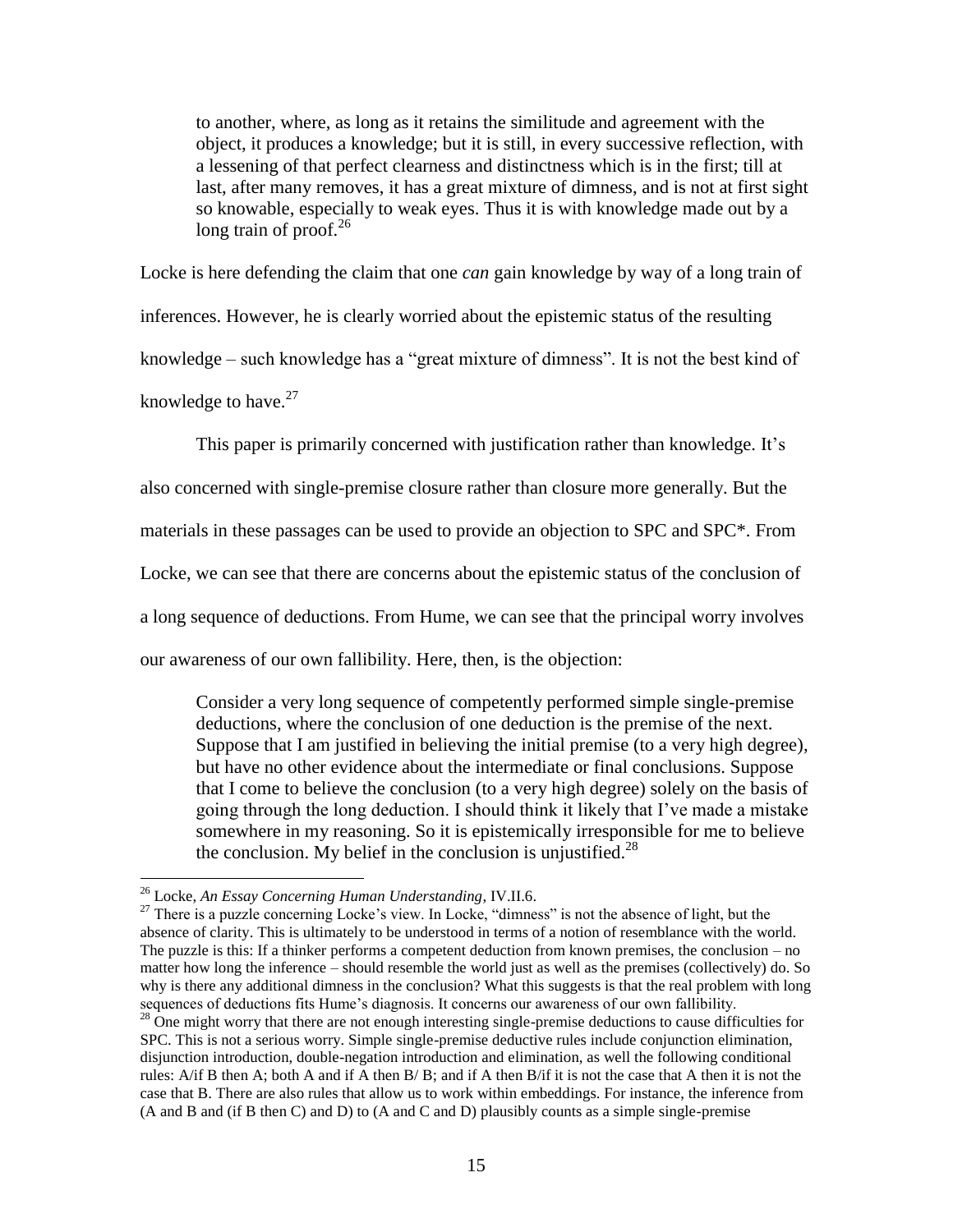I should not be very confident in the conclusion of the long deduction. This is because I should think that it's very likely I've made a mistake in there somewhere. For any given inferential step, I shouldn't think that I've made a mistake in that very step. But I should think it likely that I've made a mistake somewhere in the sequence. After all, I have ample evidence that I'm prone to errors in my reasoning.<sup>29</sup>

This provides a counterexample to  $SPC<sup>30</sup>$ . The difficulty stems from the fact that the long deduction is built out of short simple deductions. So the problem can't be solved by saying that the long deduction is not a competent deduction. Even if the long deduction doesn't count as competent, it would be implausible to claim that one of the short deductions is not competent. (Which one?) So we can apply SPC to the short simple deductions one at a time. Thus, there must be a failure of closure for some short simple single-premise competent deduction.<sup>31</sup>

Moving to SPC\* doesn't help. Even if I have a defeater for the claim that the long deduction was competent, there is no defeater of the competence of any of the short

deductive inference. These are more than sufficient to allow non-trivial sequences of simple single-premise deductions. Moreover, if we require the long sequence of deductions to have a single (perhaps conjunctive) initial premise, but we allow multi-premise deductions later in the sequence (using the earlier members of the sequence as premises), we will still have a counterexample to Bayesian views.

<sup>&</sup>lt;sup>29</sup> And even if I don't have any positive evidence for the claim that I'm prone to errors in my reasoning, I should presumably take into account the possibility that I've made a mistake.

<sup>&</sup>lt;sup>30</sup> *Mutatis mutandis*, this also provides a counterexample to single-premise closure for knowledge.

<sup>&</sup>lt;sup>31</sup> One might worry that the long chain of deductions is a sorites argument and therefore my conclusion that SPC is false is a hostage to the correct treatment of vagueness. In response, I'd like to make two points. First, the long chain of inferences does not resemble a classical sorites argument in that the major premise, SPC, is not primarily motivated by considerations having to do with vagueness or indeterminacy. It is not motivated by some kind of tolerance in the concept of justification. Rather, it is motivated by the thought that deduction is fully epistemically secure. Second, even were the long chain of deductions a sorites argument, the major contemporary solutions to the sorites paradox – supervaluationism, epistemicism, degree theories, and so on – all agree that the major premise in a classical sorites argument is false. Where they disagree is in what they say next. Thanks to Stew Cohen for pressing me on this issue.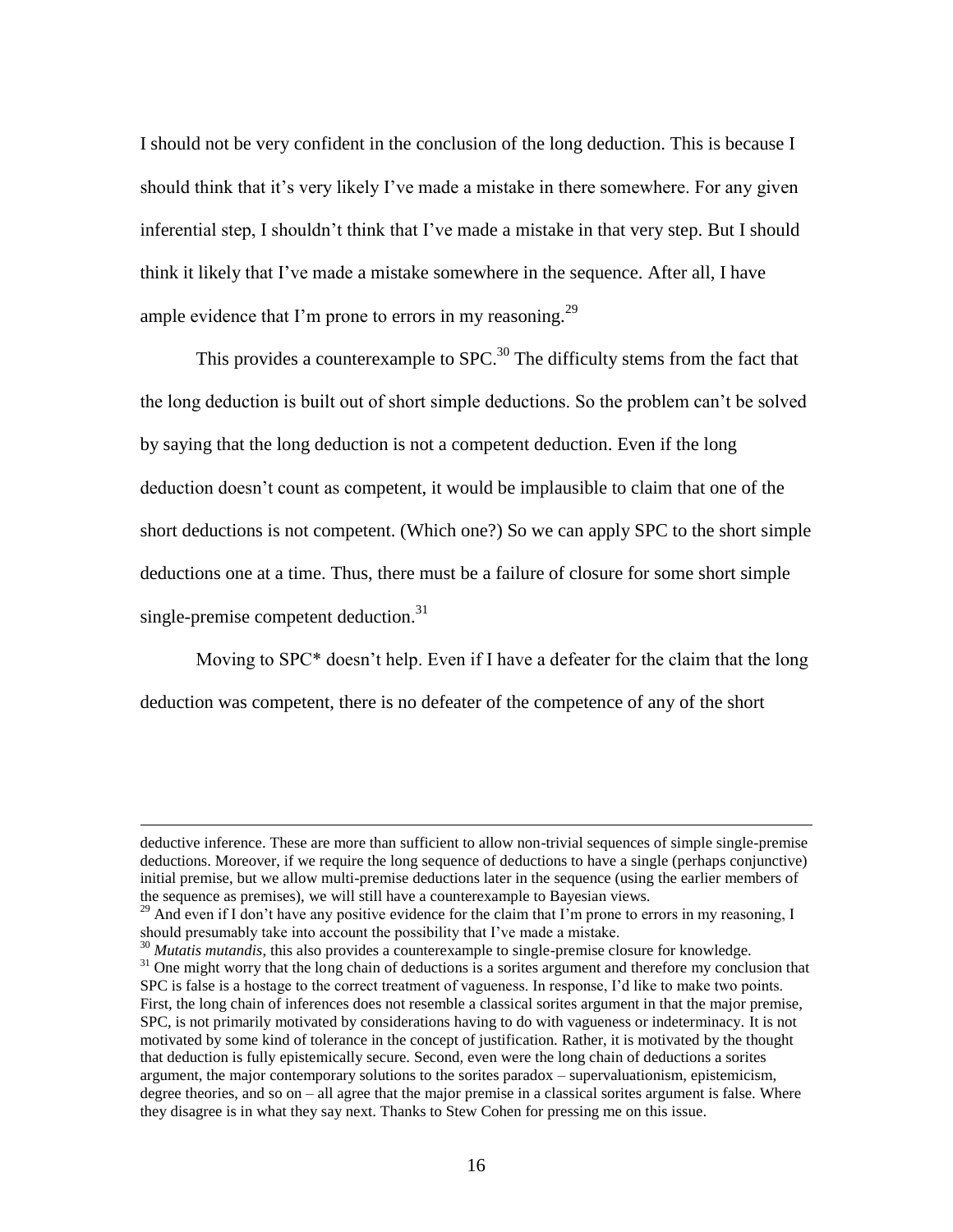simple deductions.  $32$  So there must be a failure of closure for an undefeated short simple single-premise competent deduction.

I find this argument utterly compelling. And there is a natural diagnosis of what's going on: A thinker's rational degree of belief drops ever so slightly with each deductive step.<sup>33</sup> Given enough steps, the thinker's rational degree of belief drops significantly.

To put the point more generally, the core insight is simply this: If deduction is a way of *extending* belief – as the Williamsonian line of thought suggests – then there is some risk in performing any deduction. This risk can aggregate, too.

As before, "risk" here does not stand for the objective chance that I've made some kind of mistake in my reasoning. Rather, it stands for my rational degree of confidence that I've made a mistake.<sup>34</sup> What kinds of mistakes should I worry I might have I made in my reasoning? Potential mistakes include the following: (i) I am employing an unreliable rule of inference; (ii) I am employing an unjustified rule of inference; (iii) I have misapplied one of the deductive rules I employ; and (iv) I have incorrectly linked together short deductions. In ordinary situations, the most pressing worries are the latter two. These are the worries that straightforwardly scale with the length of a deduction.

 $32$  Of course, there is a defeater for one of the steps of the deduction in the thin sense that the premise of the deduction is justified and the conclusion is unjustified. However, modifying SPC by adding a clause to rule out this kind of defeater would trivialize the principle. Moreover, this is not a good way to characterize the intuitive notion of a defeater. Roughly put, a step of an argument is defeated only if that step is to blame for the lack of justification for the conclusion. In the long sequence of deductions, none of the individual steps need be defeated in this thicker sense. Thanks to Stew Cohen for helpful discussion of this issue.  $33$  Of course, there may be deductive steps at which the thinker's rational degree of belief increases –

perhaps, for instance, the inference from *A* to *either A or B*.

 $34$  Lasonen-Aarnio (2008) uses related considerations to argue that multi-premise and single-premise closure for knowledge stand or fall together. Her arguments primarily focus on a safety-based conception of knowledge. But one of her central ideas is similar. Given that (i) knowledge is incompatible with a high objective chance of falsity and (ii) the objective chance that I've made a mistake can aggregate over long chains of inference, knowledge is not closed under competent deduction. A major difference between her argument and the one presented here is that in the case of justification, the appropriate construal of risk concerns rational degree of confidence rather than objective chance.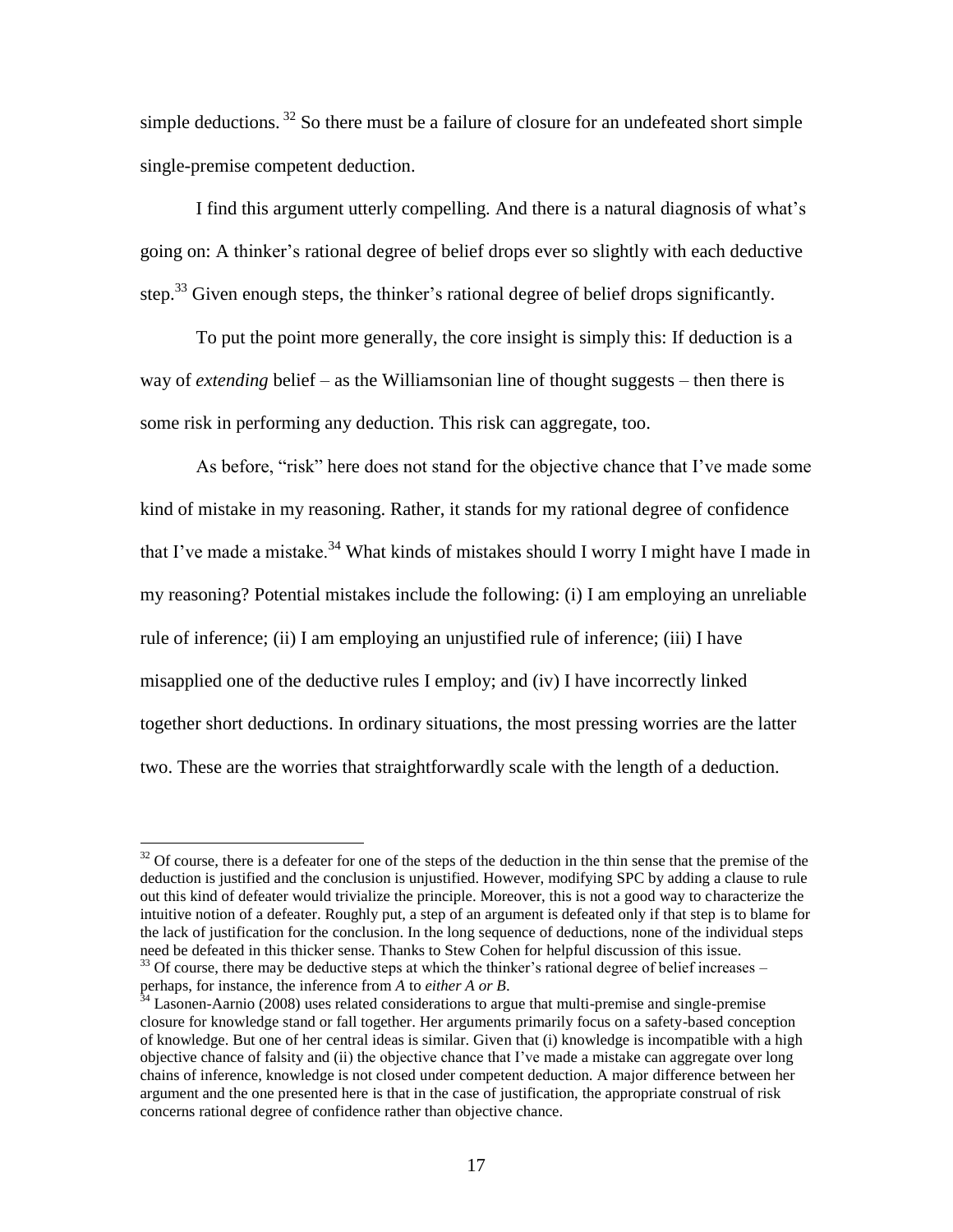# **4 Three Objections**

 $\overline{a}$ 

I find the long sequence argument convincing. SPC and SPC\* ought to be rejected. But not everyone will be convinced. In this section, I look at ways one might try to resist the argument.

The key principles of the long sequence argument are the following:

(Relevance of Rational Self-Doubt) Having a justified belief that one's deductive reasoning is not fully reliable partially defeats one's justification for the conclusion of a deduction.<sup>35</sup>

(Existence of Rational Self-Doubt) Thinkers can (and do) have justified beliefs that their deductive reasoning is not fully reliable.

For each of these two principles, there is an objection worth considering. There is also an overgeneralization worry. These three lines of response raise important issues in epistemology, issues worth examining in their own right.

### **4.1 Can Rational Self-Doubt Defeat Justified Belief?**

The first line of response concerns the first key principle – the relevance of rational selfdoubt. The idea is that the initial plausibility of this principle is based on a confusion of levels.<sup>36</sup> In particular, a thinker may be justified in believing the conclusion of a competent deduction without being justified in believing that she is so justified. Rational self-doubt can defeat the meta-belief without defeating the ground-level belief.

In his discussion of the preface paradox against multi-premise closure (MPC) for knowledge, Williamson puts forward a version of this response:

One does indeed know each premise, without knowing that one knows it. Since one believes the conclusion on the basis of competent deduction from the

<sup>&</sup>lt;sup>35</sup> Plausibly, having justification to believe that one's deductive reasoning is not fully reliable (whether or not one believes it) suffices. So does merely having the relevant belief (whether or not it is justified).  $36$  See Alston (1980).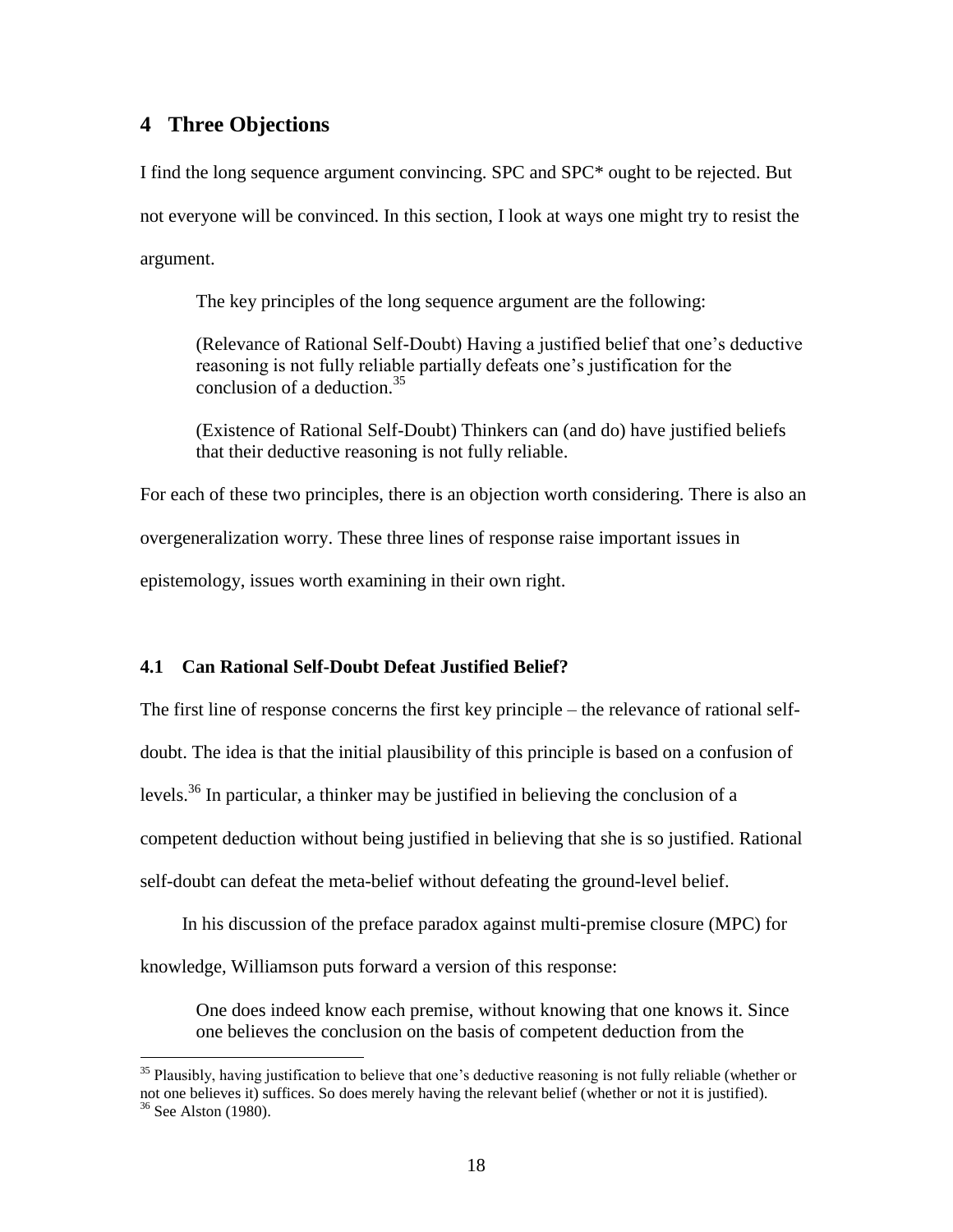premises, by MPC one also knows the conclusion, although without knowing that one knows it. For each premise, it is very probable on one's evidence that one knows it. However, it is very improbable on one's evidence that one knows every premise. Given that one knows the conclusion (the conjunction) only if one knows every premise, it is very improbable on one's evidence that one knows the conclusion.<sup>37</sup>

Williamson's view is that in the case of the preface paradox, we know the conclusion of the deduction without knowing that we know. Our evidence that we are fallible defeats our knowledge of our knowledge, but not our knowledge itself.

Williamson's discussion concerns knowledge and not justification. But an analogous claim might be made for justification. The suggestion would be that in the case of a long sequence of competent single-premise deductions from a justified initial premise, we have a justified belief in the conclusion of the deduction without being justified in believing that we are so justified. Our evidence that we are fallible defeats our justification for believing that we are justified, but not our justification itself.

This line of response has at least some initial plausibility. But there are several points that jointly serve to reduce its appeal.

The first point is a preliminary observation: The kind of defeat at issue is not specifically tied to deduction. The phenomenon is much more widespread. Very generally, a thinker should be less confident in a belief formed by a cognitive mechanism if the thinker has a justified belief that the mechanism is not operating reliably. For example, if I were to justifiably believe that my visual system is currently unreliable – say, on the basis of a report from my neurologist – this would defeat my justification for many of my visual beliefs. It would be epistemically irresponsible for me to continue to believe what my visual system tells me while also believing that my visual system is

<sup>&</sup>lt;sup>37</sup> Williamson (forthcoming). Also see Williamson (2009) for relevant discussion.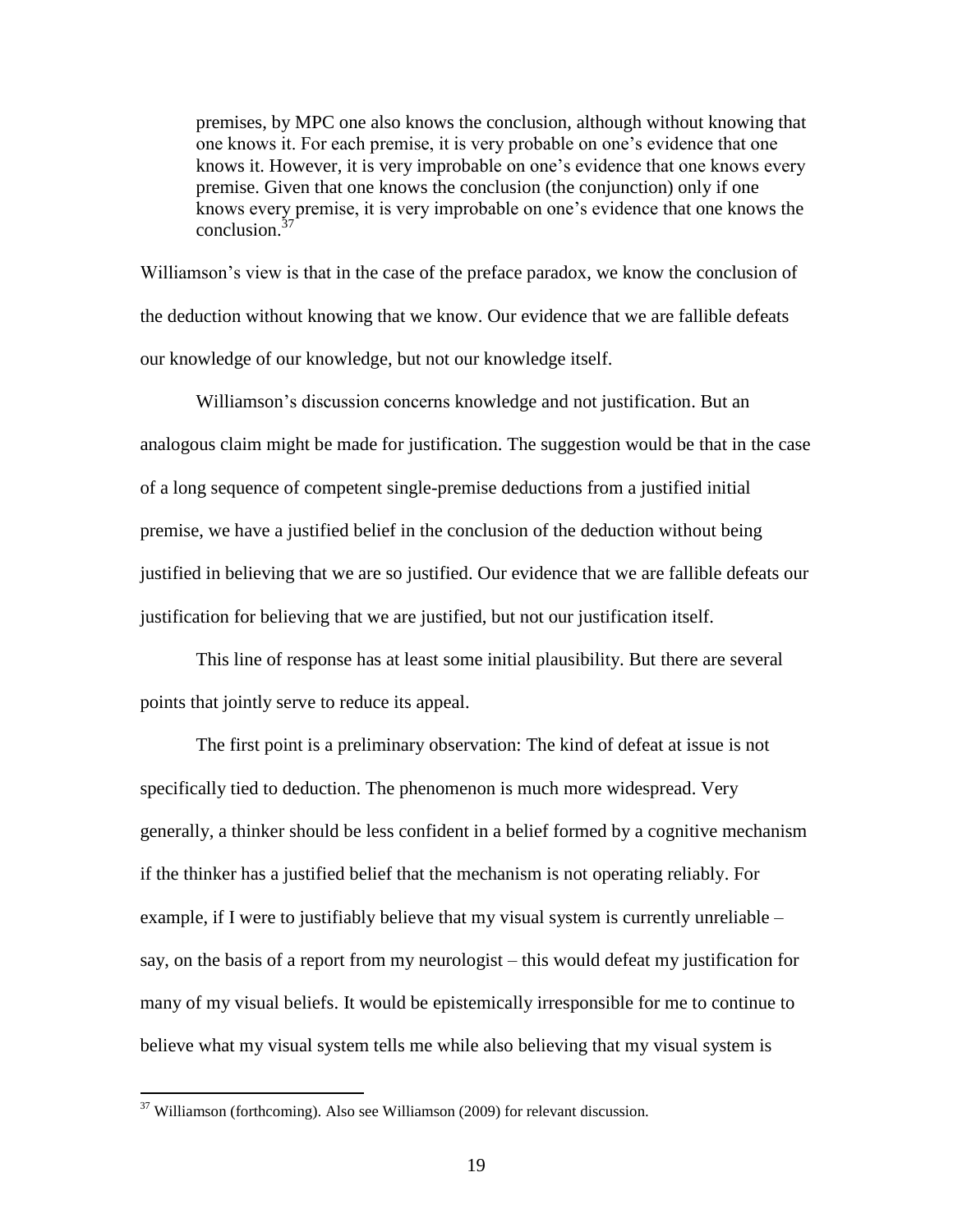unreliable. Similarly, if I were to justifiably believe that my predictions about the winners of baseball games are unreliable – say, on the basis of my emotional investment in my favored team and my mediocre track record – this would defeat my justification for some of my beliefs about baseball. Such defeat occurs even in cases in which my visual system or my reasoning about baseball is in fact perfectly reliable. So we can think about these other, non-deductive cases when evaluating the general line of response.<sup>38</sup>

The second point is that there is something like a diagnosis of the thought that rational self-doubt does not defeat ground-level beliefs, only meta-beliefs. In particular, the line of thought would be appropriate if we had a picture on which all defeat is rebutting defeat.

There are two sorts of defeaters that are commonly recognized – rebutting defeaters and undercutting defeaters.<sup>39</sup> Very roughly, a rebutting defeater of a belief provides direct evidence that the belief is false. An undercutting defeater either provides direct evidence against the grounds on which the belief is held or direct evidence that the grounds do not genuinely support the belief in this instance. For example, seeing that my desk drawer is empty rebuts my belief that there is a pencil in the drawer. Learning that a wall that looks red is being illuminated by red lights undercuts my belief that the wall is red rather than white. 40

Discovering that my reasoning is not fully reliable does not rebut the conclusion of a deduction. It does not directly provide evidence that the conclusion is false. It can at

 $38$  There is an important contrast between worries about the reliability of the inputs to our reasoning – for instance, from vision – and worries about the reliability of our reasoning, itself. But I don't see how the line of response on offer could be sensitive to this contrast.

<sup>&</sup>lt;sup>39</sup> See Pollock (1986). My characterization of the distinction between rebutting and undercutting defeat differs from his.

 $40$  This example is originally due to Pollock.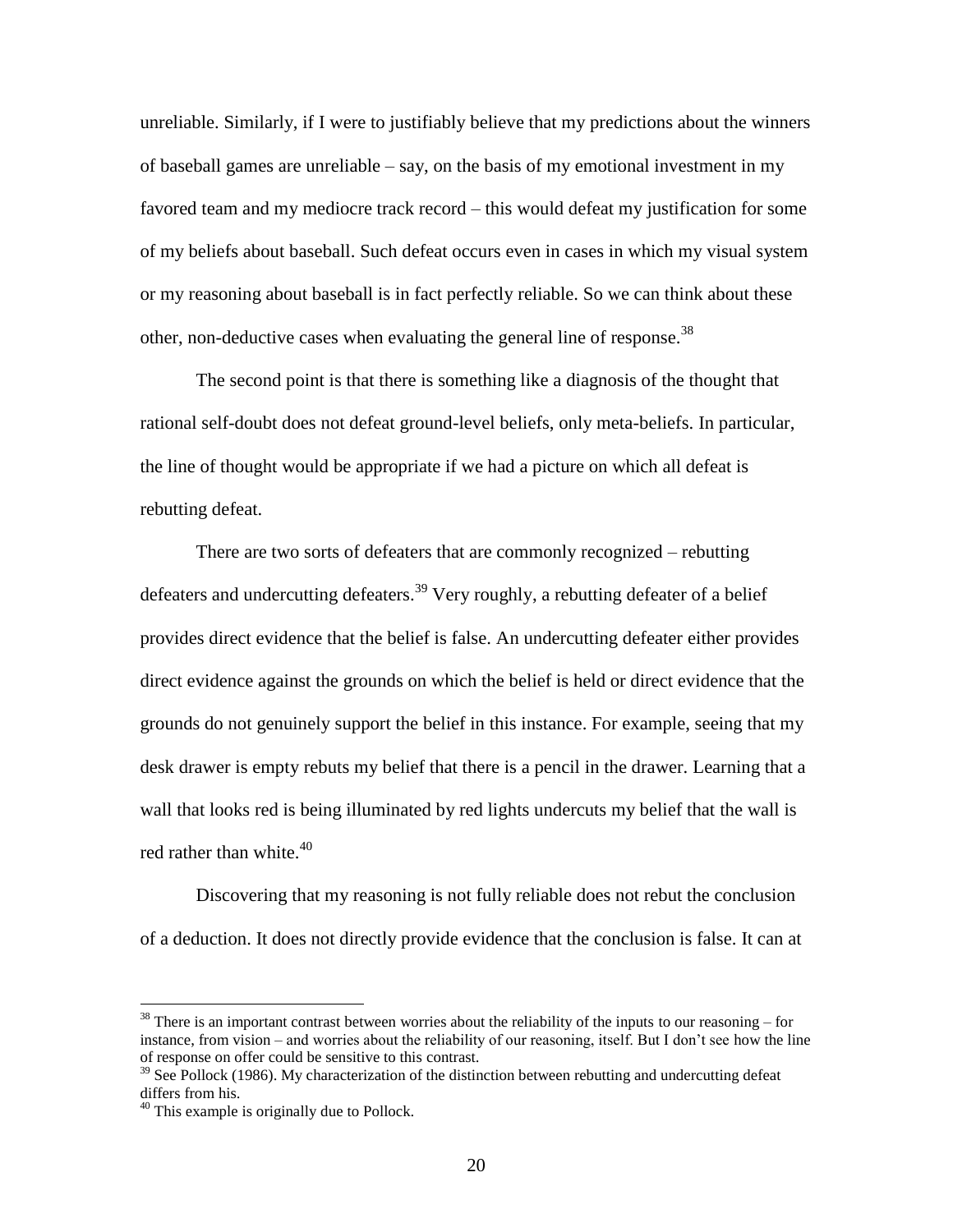best rebut the claim that the conclusion of the deduction is justified. That is, it rebuts the meta-belief and not the ground-level belief. So if we had a picture on which all defeat is rebutting defeat, the Williamsonian line of response would be appropriate.

But this is a bad picture of defeat. There are numerous examples of undercutting defeat. At the very least, the claim that all defeat is rebutting defeat is a surprising one. It is a significant commitment, in need of substantial theoretical support.

To be fair, the kind of defeat at issue in the long sequence argument is not the kind that plays a role in familiar cases of undercutting defeat. In familiar cases of undercutting defeat, we gain direct evidence against the claim that the grounds support the relevant belief. This is not what happens in cases of rational self-doubt. Learning that my reasoning is not fully reliable does not provide direct evidence that the premises of my deduction do not support the conclusion. Rather, it provides direct evidence that I may not be assessing my evidence correctly. So this is a different kind of defeat. It is what we might call "higher-order defeat".<sup>41</sup>

The third point in reply to the Williamsonian line of response is that there are convincing cases of this kind of defeat. Here is a case originally due to Adam Elga:  $42$ 

I am the pilot of an airplane. I need to make a mathematical calculation about which direction to turn the wheel of the plane. I discover that the plane is at a sufficiently high altitude that I am likely suffering from a case of hypoxia. (Hypoxia is a condition brought upon by high altitudes. It makes sufferers prone to errors in their reasoning, including their mathematical calculations. In mild cases, it is introspectively undetectable.) I'm not actually suffering from hypoxia.

<sup>&</sup>lt;sup>41</sup> Christensen (2010) uses the term "higher-order evidence" in discussing this kind of defeat. One way to get a grip on the contrast between undercutting defeat and higher-order defeat is in terms of conditional probabilities. The probability that a wall that looks red is red is presumably greater than the probability that a wall that looks red is red given that the wall is illuminated by red lights. In contrast, suppose that some premise entails some conclusion but that seeing this entailment relies on a complex bit of reasoning. The probability that the conclusion is true given that the premise is true is no greater than the probability that the conclusion is true given that the premise is true and given that I'm unreliable in the relevant kind of reasoning.

 $42$  See Elga (unpublished).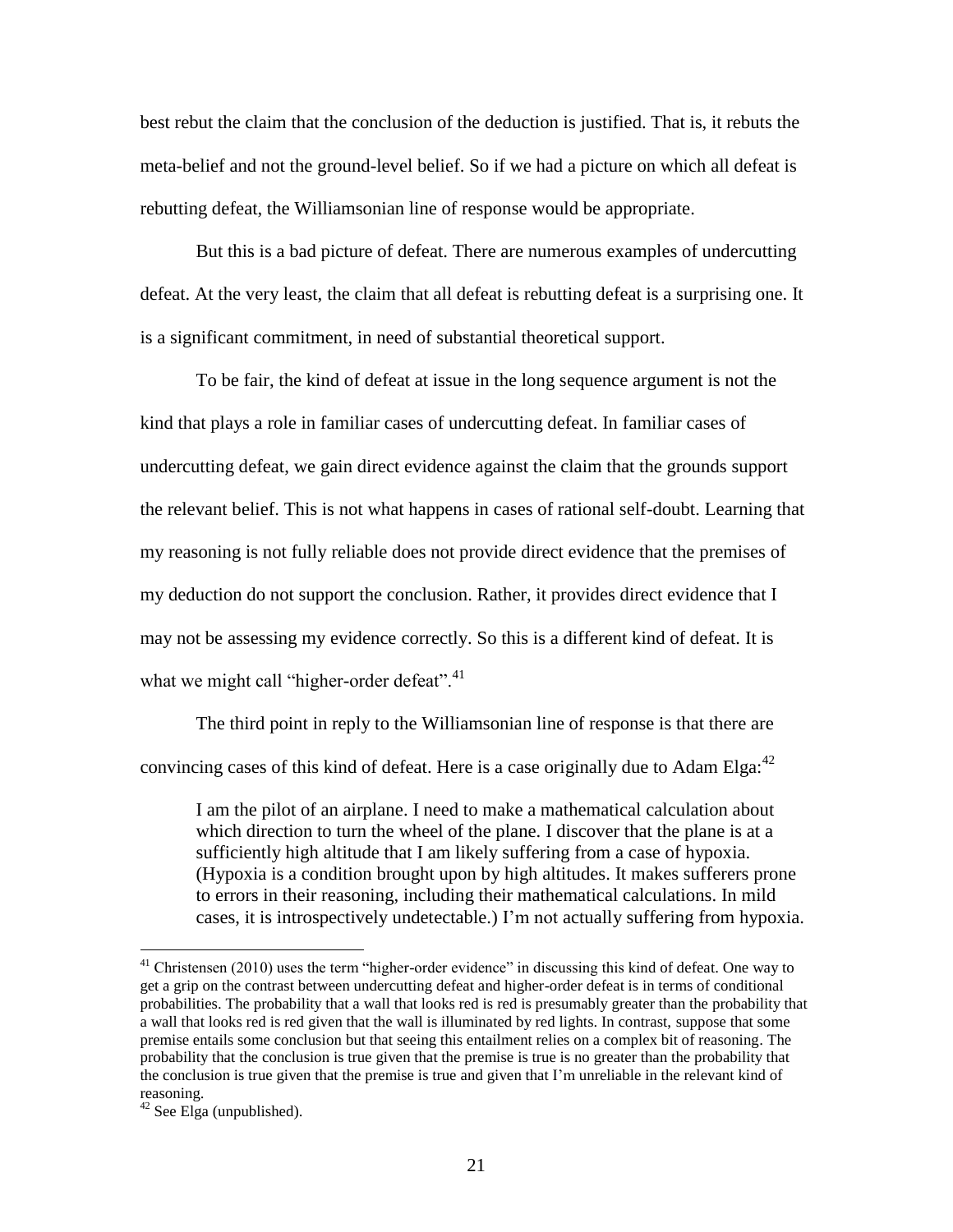I claim that I should be much less confident in the result of my directional calculation if I think it likely that I have hypoxia. My justified belief that I may be suffering from a condition that makes me prone to mistakes in my mathematical calculations partially defeats my justification for believing the conclusion of my reasoning. This is so even if I'm in fact reasoning correctly.

Here is a more mundane case originally due to David Christensen:<sup>43</sup>

I have just been balancing my checkbook and have come up with a figure. Although I've checked my math several times, I am well aware that I have made mistakes repeatedly in the past, even after carefully checking my math. I've not actually made any mistakes in my calculation.

I claim that I should not be fully confident in the result of my checkbook calculation. My justified belief that I am prone to errors in summing long columns of numbers partially defeats my justification for believing the conclusion of my arithmetical reasoning.

The intuition behind these cases concerns epistemic responsibility. It is irresponsible to be highly confident in the conclusion of my directional calculation if I have a justified belief that I am likely suffering from hypoxia and thus am prone to mathematical errors. It is irresponsible to be highly confident in the conclusion of my checkbook calculation if I have a justified belief that I am prone to errors in balancing my checkbook.

One way to make these cases more pressing still is to emphasize that it would be irresponsible to *act* on the relevant beliefs. It would be irresponsible for me to turn the wheel of the plane the relevant number of degrees without carefully checking my directional calculations (and also breathing in some oxygen, talking to air traffic control, and so on). It would be irresponsible for me to make expensive purchases without making

 $43$  See Christensen (2008).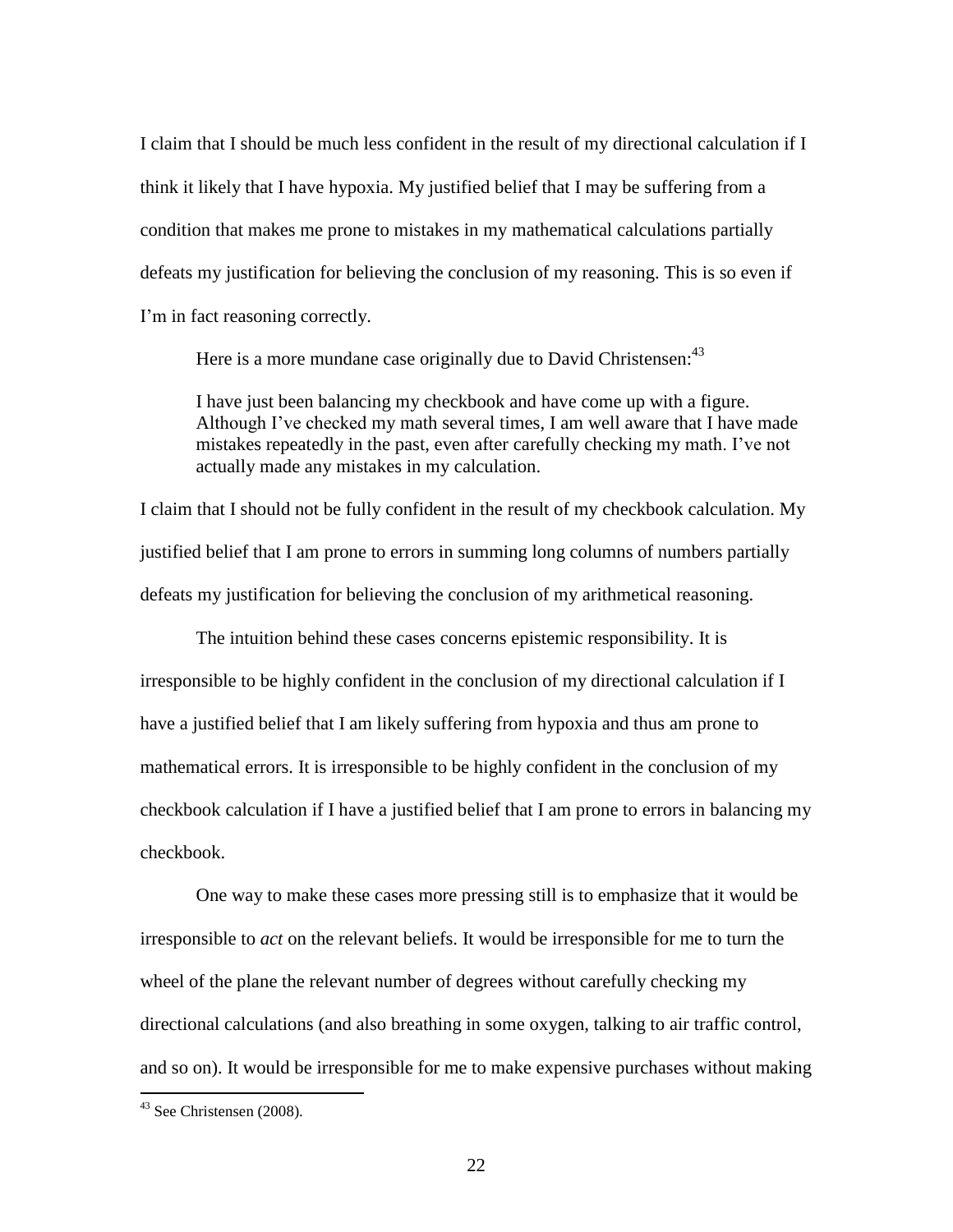as sure as I can that I didn't screw up my checkbook calculations. A natural diagnosis of these facts is that I am not justified in holding the relevant beliefs. $^{44}$ 

I can think of two potential responses to these apparent cases of higher-order defeat. Both responses attempt to explain away our intuitions about the cases.

The first response is to say that since I'm actually reasoning correctly, I have a justified belief, but I have an excuse for double-checking my reasoning. (Perhaps, for instance, I have an excuse in part because I am not justified in believing that I am justified.)<sup>45</sup> The trouble with this suggestion is that it is not merely the case that in the hypoxia scenario, for example, I have an excuse for double-checking my calculations. Rather, I count as irresponsible if I *fail* to double-check my calculations. Appealing to an excuse cannot explain this fact.

The second response is to say that since I'm actually reasoning correctly, I have a justified belief, but I am exhibiting some other kind of failing in not double-checking my reasoning. This may be a moral or a pragmatic failing. Or it may be a kind of epistemic failing that is compatible with having a justified belief. For instance, I may be exhibiting an epistemically bad character. (Again, perhaps I have this failing in part because I am not justified in believing that I am justified.) This suggestion is implausible, too. If I'm actually reasoning correctly in a particular case, why am I exhibiting a failing if I don't double-check my reasoning? Presumably, the thought is that I should double-check my reasoning because it is a matter of luck that I was reasoning correctly. But then it seems close to inescapable to conclude that I am epistemically irresponsible in not double-

<sup>&</sup>lt;sup>44</sup> This diagnosis is especially natural for those who endorse a justification or a knowledge norm on action. <sup>45</sup> See Williamson (2000), pages 257-8, for an analogous response put forward in defense of a knowledge norm on assertion.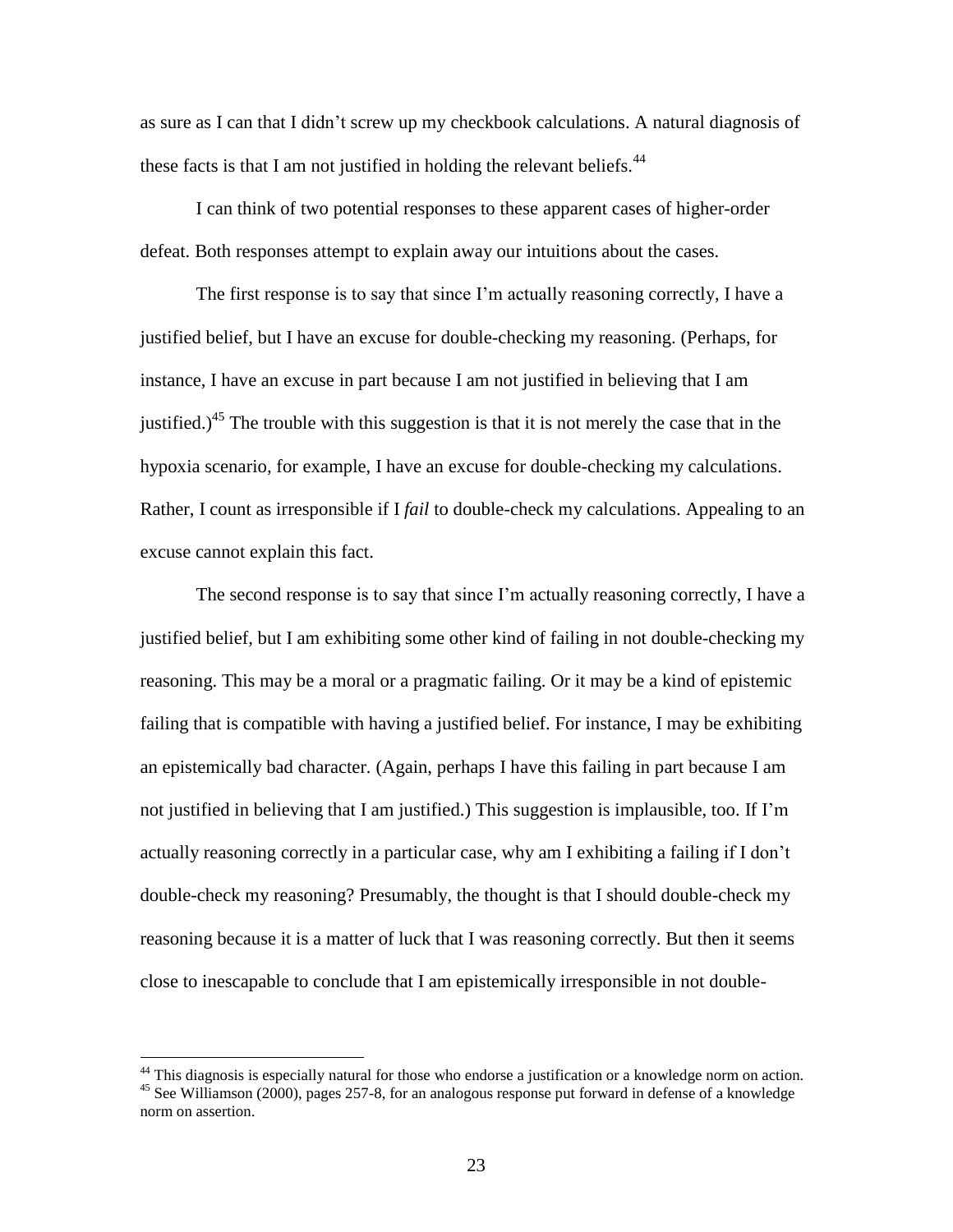checking. My failing is an epistemic one, not merely a moral or a pragmatic one. And it is a failure of epistemic responsibility, not a different kind of epistemic failure.<sup>46</sup>

It is easy to generate additional examples of higher-order defeat. Such cases strongly suggest that we should accept the first key principle of the long sequence argument. They are not happily described as cases in which we are justified in believing the conclusion of our reasoning (but not in believing that we are so justified). In both the hypoxia and the checkbook cases, it is epistemically irresponsible to believe the conclusion, at least with as much confidence as we have in the relevant premises. Thus, I conclude that having a justified belief that one's deductive reasoning is not fully reliable can partially defeat one's justification for the conclusion of a deduction.

#### **4.2 Is There a Limit to Rational Self-Doubt?**

 $\overline{a}$ 

The second line of response to the long sequence argument concerns the second key principle – the existence of rational self-doubt. There isn't any good prospect for arguing that we are *never* justified in believing that our reasoning is unreliable. But there is an interesting argument that suggests that it is impossible for thinkers to have certain kinds of rational self-doubt. The basic line of thought is based on an argument originally due to David Lewis concerning immodest inductive methods.<sup>47</sup> I've modified Lewis's argument in a several ways. The most important, perhaps, is that Lewis's argument originally concerned empirical rules – indeed, a thinker's entire inductive practice. But it seems to me that the argument applies equally well to deductive rules of inference.

<sup>&</sup>lt;sup>46</sup> This response faces a second problem. There are apparent cases of higher-order defeat in which I have double-checked my calculations as much as is possible for me. In such cases, there is no prospect of claiming that I am exhibiting some kind of failing in not further checking my reasoning.

 $47$  See Lewis (1971). Also see Field (2000) and Elga (2010) for closely related arguments.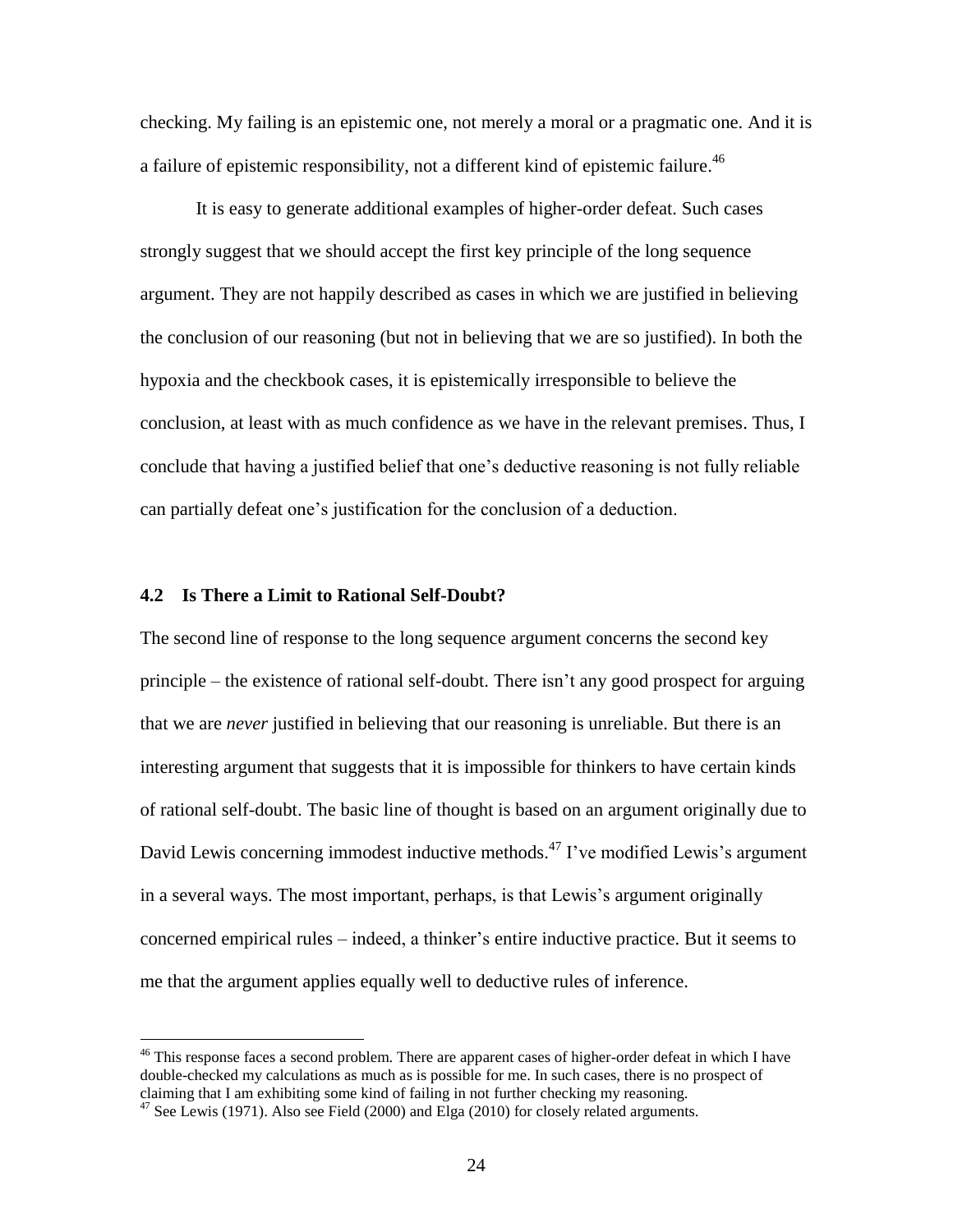Some terminology will be helpful in presenting the argument. Let a thinker's basic rules be those rules of inference that the thinker employs not in virtue of employing any other rules. Let a thinker's epistemic system be the collection of basic rules that the thinker employs. Let a thinker believe that a rule is comparatively unreliable if the thinker believes that the rule is less reliable<sup>48</sup> than some specific competing<sup>49</sup> rule that she could instead employ. <sup>50</sup> Let a thinker believe that a rule is untrustworthy if the thinker believes that she ought not to employ it.

There are several versions of what I'll call "the fixed-point argument". Here are

two:

 $\overline{a}$ 

If a thinker's epistemic system yields the belief that one of its component rules is comparatively unreliable, then it is making two conflicting recommendations: The system implicitly recommends employing the basic rule. It explicitly recommends instead employing an alternative rule. It is incoherent for a thinker's epistemic system to issue such conflicting recommendations. So it is impossible for a thinker to have a justified belief that one of his basic rules is comparatively unreliable.

If a thinker's epistemic system yields the belief that one of its component rules is untrustworthy, it is making two conflicting recommendations: The system implicitly recommends employing the basic rule. It explicitly recommends not employing the rule. It is incoherent for a thinker's epistemic system to issue such conflicting recommendations. So it is impossible for a thinker to have a justified belief that one of his basic rules is untrustworthy.<sup>51</sup>

The fixed-point argument can also be put in terms of incoherence among beliefs.

Suppose that my epistemic system includes a rule that tells me to believe that p (given my

current epistemic state). Suppose that it also tells me that I shouldn't fully trust that very

 $48$  There is a complication here due to the fact that there are different measures of reliability. For simplicity, I'll assume that there is a single relevant measure.

<sup>&</sup>lt;sup>49</sup> Two rules are competitors if they provide incompatible pronouncements on what to believe on some matter given the very same inputs.

 $50$  The restriction to rules that the thinker could employ is intended to exclude from consideration such rules as "believe all and only the truths".

 $<sup>51</sup>$  I suspect that the second version of the argument is more fundamental than the first.</sup>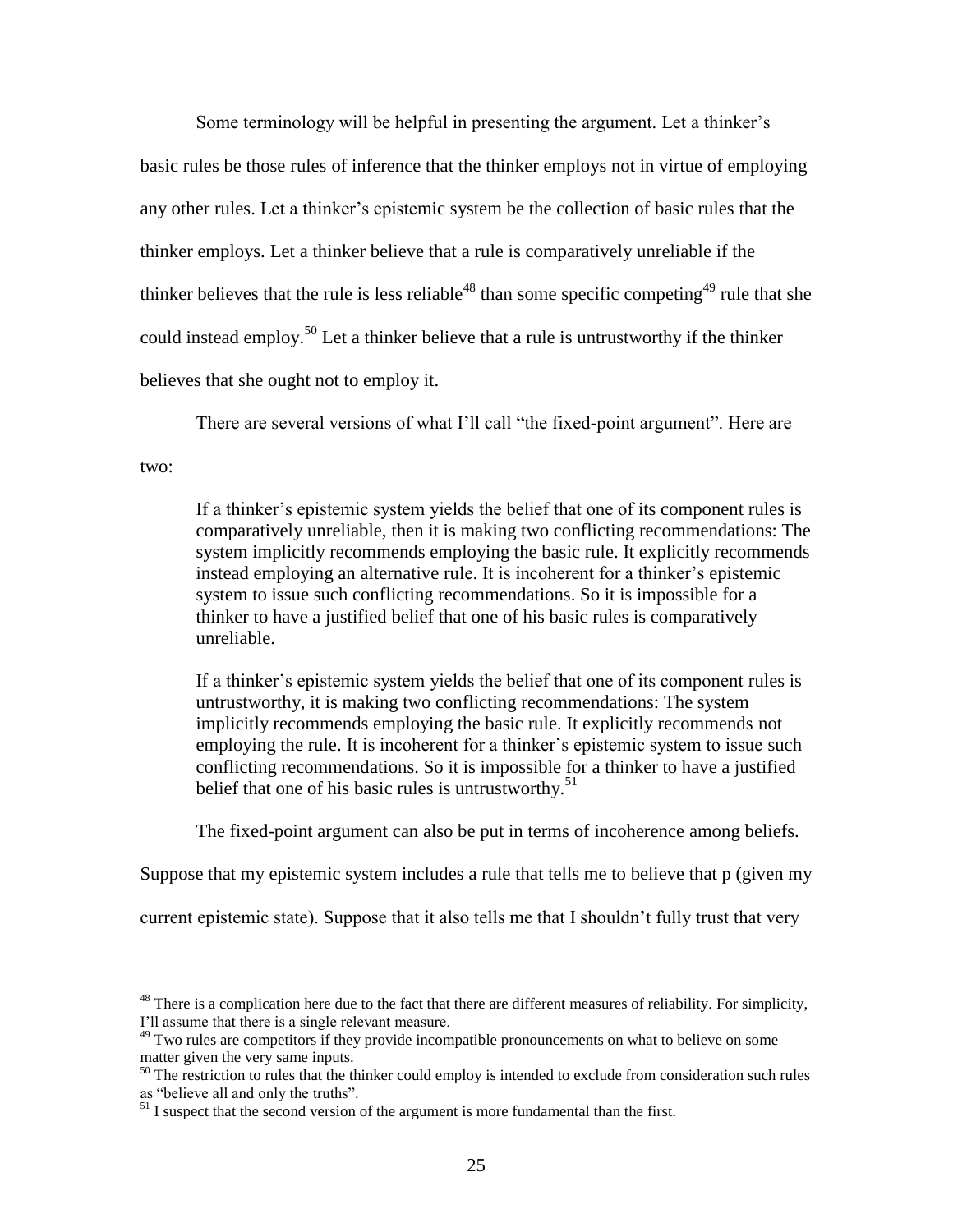rule. In this case, it tells me that I should believe that p and that I shouldn't fully trust the recommendation to believe that p. This is incoherent.

Lewis provides an analogy that may help to clarify the main thrust of the argument. His analogy involves *Consumer Reports*, a magazine that rates consumer products. Suppose that *Consumer Reports* had an issue rating the reliability of magazines. Suppose that it gave itself a bad rating compared to another magazine that also rates consumer products. This would seem to be incoherent. *Consumer Reports* would simultaneously be implicitly telling us to trust its pronouncements (for instance on whether to buy a certain toaster) and explicitly telling us not to put complete credence in its pronouncements.

Presumably, if it is incoherent to believe that one's basic rules are comparatively unreliable or untrustworthy, then a thinker is not justified in so believing. According to this line of thought, then, it is impossible for thinkers to have certain kinds of rational self-doubt about their basic rules.

This conclusion is not enough to save SPC or SPC\*. However, it suggests that we may be able to adopt a weakened version of single-premise closure:

(SPC for Basic Rules) Necessarily, if S has a justified belief that p and comes to believe that q solely on the basis of competently deducing it from p *by applying one of S's basic rules*, while retaining the justified belief that p throughout the deduction, then S has a justified belief that q.

If we like, we can also add a no-defeaters clause.

I find the fixed-point argument arresting. I'm not entirely sure what we should say about it. But I do want to make two general points about it here. The first point is that there are reasons to think that the fixed-point argument must go wrong somewhere. Endorsing the conclusion of the argument leads to many counterintuitive consequences.

26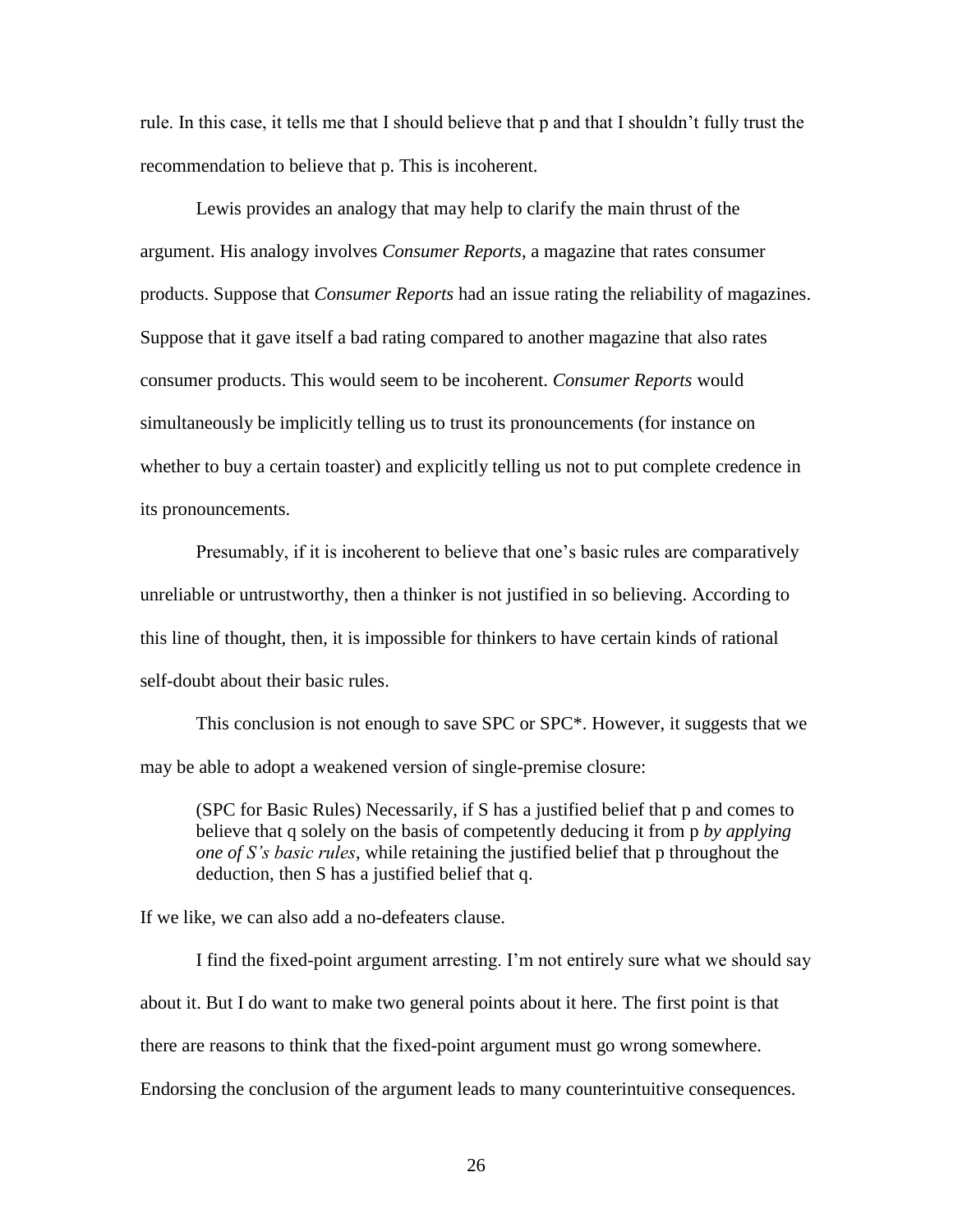One counterintuitive consequence is that the conclusion of the argument suggests that it is never rational to revise one's set of basic rules. This is because we can never be in a position to think that one of our basic rules is not to be trusted. If we have a view on the matter at all, we should believe the rule to be fully trustworthy. This is intuitively objectionable. We seem able to put any part of our epistemic system up for rational  $debate.<sup>52</sup>$ 

A second counterintuitive consequence is that the conclusion of the argument yields an asymmetry between first person and third person cases. Suppose that I discover strong evidence that seems to tell against the reliability of someone's rule. I should believe that the relevant thinker employs a comparatively unreliable rule, so long as that thinker is not me.

One way to see this contrast is to imagine a viewer watching a videotape of a subject being experimented on. Suppose the videotape provides good evidence that the subject is employing one of his basic rules. Suppose, too, that the videotape shows that the subject is making a series of blunders in response to the experiment. The viewer would seem to be in a good position to determine that the subject's rule was comparatively unreliable. But if the viewer then discovers that the lab subject was himself, suddenly, he must withdraw this judgment. This is a very strange consequence.  $53$ 

A third counterintuitive consequence is that combined with plausible claims about explanation, the view leads to something like an *a priori* argument that my rules are extremely reliable and that there is some explanation of this fact. Let me explain. The fixed-point argument suggests that I must believe that my basic rules of inference are

 $52$  See Field (2000; 2009a) for responses to this worry.

 $53$  I owe this way of putting the point to Adam Elga.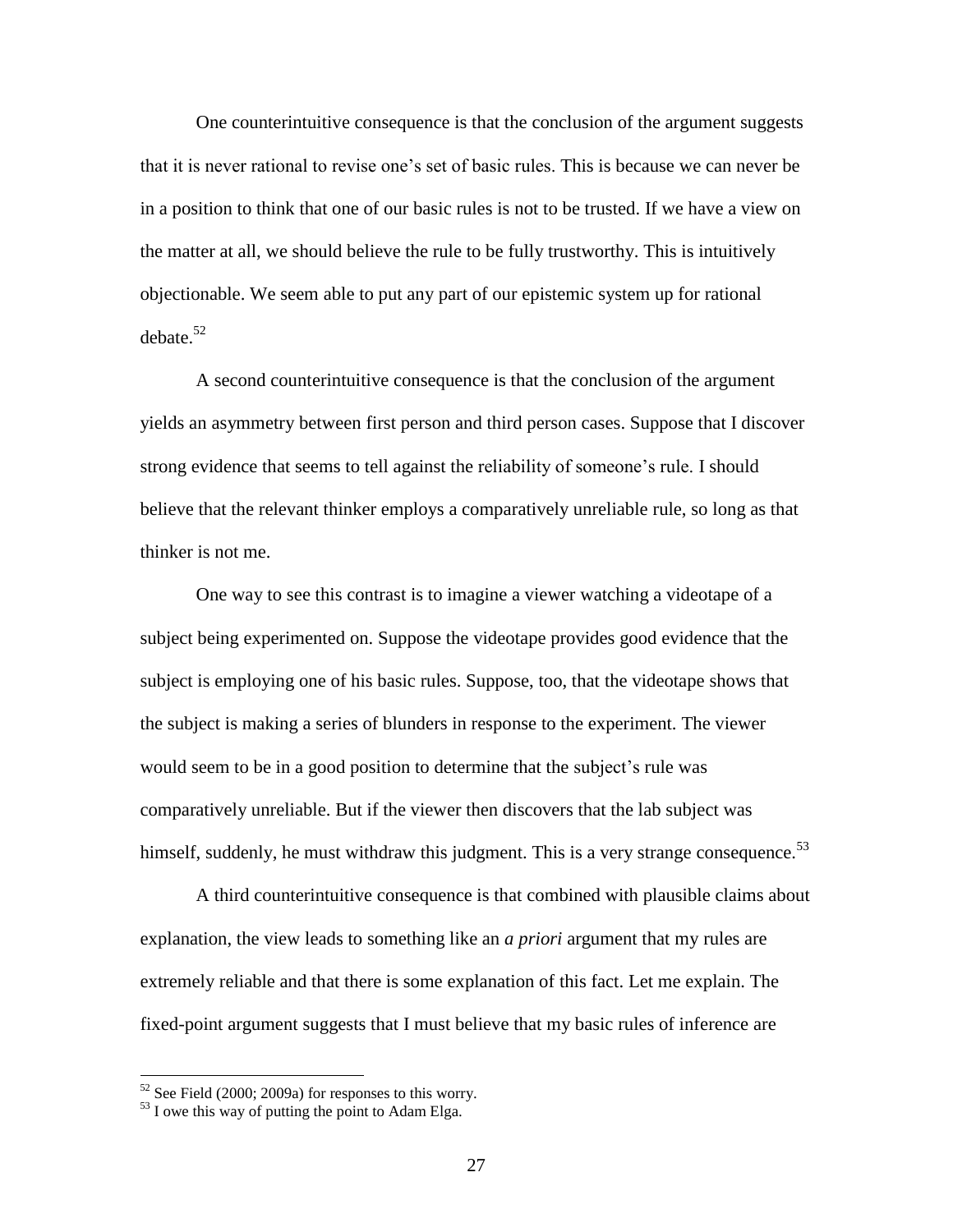comparatively reliable (if I have a view on the matter at all). They are at least as reliable as any available alternative. That a thinker employs only comparatively reliable basic rules of inference is a striking phenomenon. It "calls out" for explanation. In general, there is rational pressure to reject any view that posits striking phenomena that are accidental or otherwise unexplained. So there is rational pressure to believe there is some explanation of my reliability. This leads to an *a priori* pressure to believe that my basic rules of inference are comparatively reliable and that this is not accidental.

This is a troubling consequence. But it gets worse still. There are good empirical reasons to think that ordinary thinkers do not employ comparatively reliable basic rules. So I should believe that I am epistemically special. Unlike everyone else, *my* basic rules are comparatively reliable.<sup>54</sup> This is a striking fact in need of explanation. So there must be some explanation of it – for instance, perhaps some epistemically benevolent being favors me over everyone else. This is an extremely counterintuitive consequence.

Of course, all of this is just to point out that there are reasons to think that there must be a problem with the fixed-point argument. It is not to identify the problem. I suspect that the right diagnosis is that (a) in some cases, we can be justified in believing the pronouncements of an incoherent epistemic system; and (b) we are rationally required to be incoherent. In general, there is a rational ideal to avoid epistemic incoherence – we should avoid commitments that can be seen by us to be incompatible. But in some cases, we are rationally required to violate this ideal. Being an epistemically modest thinker is also a rational ideal, as is apportioning one's beliefs to the evidence. Epistemic modesty

<sup>&</sup>lt;sup>54</sup> Indeed, I should also think that every thinker is justified in having the corresponding belief. Everyone should believe that they are epistemically special. But unlike everyone else, *I* really am epistemically special. Or so I should think. I owe this point to Phil Galligan.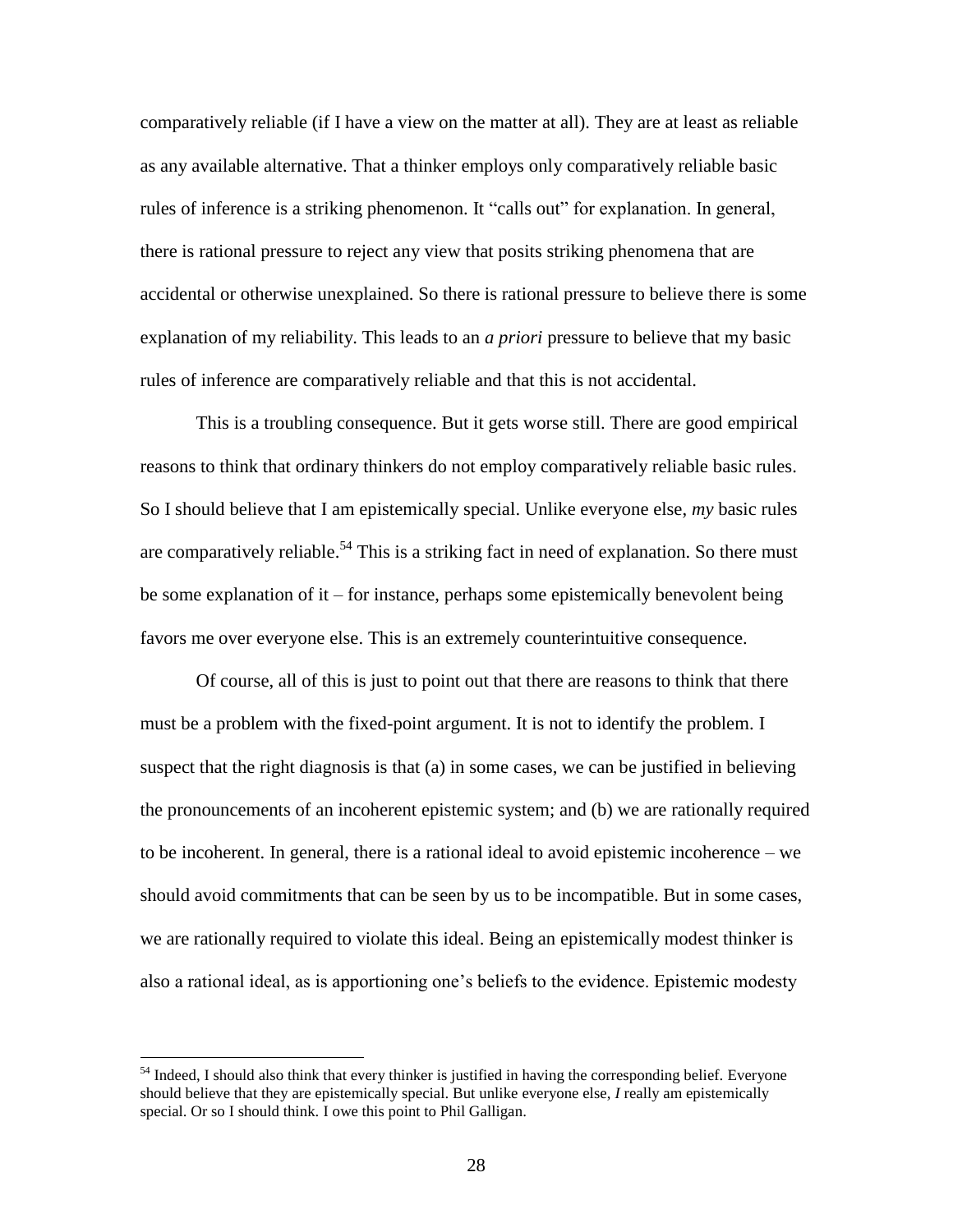and respecting the evidence each require that we believe that our basic rules are imperfect. This leads to incoherence.<sup>55</sup>

However, I am not fully confident in this diagnosis. The claim that we are rationally required to be incoherent is a radical view.

There is a second important point to make in response to the fixed-point argument. Even if we accept the conclusion of the argument, the conclusion does not support SPC for Basic Rules. Even if thinkers are never justified in believing that one of their basic rules is untrustworthy or comparatively unreliable, this does not rule out all possible risks. Recall that there are several different kinds of potential mistakes that a thinker can make in reasoning. Even if the fixed-point argument shows that I cannot be justified in believing that I am using an unreliable basic rule, it does not show that I cannot be justified in believing that I may have *misapplied* a basic rule in my reasoning. The fixed-point argument does not straightforwardly apply to this risk. I should have at least some credence in the claim that I have misapplied a rule – whether through inattention, fever, being slipped a drug, hypoxia, random error, or whatever. My rational degree of confidence that I have misapplied a rule may be vanishingly small for any particular inferential step. But it is non-zero. And this risk can aggregate.

Indeed, this was the major intuitive risk in the long sequence argument. The principal worry was not that I may be employing a bad deductive rule but simply that I may have made a mistake in applying the rules that I employ (or in chaining together deductions). So the long sequence argument still stands. There are violations of singlepremise closure even for basic rules.

<sup>&</sup>lt;sup>55</sup> See Christensen (2008) for discussion of whether rational ideals can be jointly incoherent.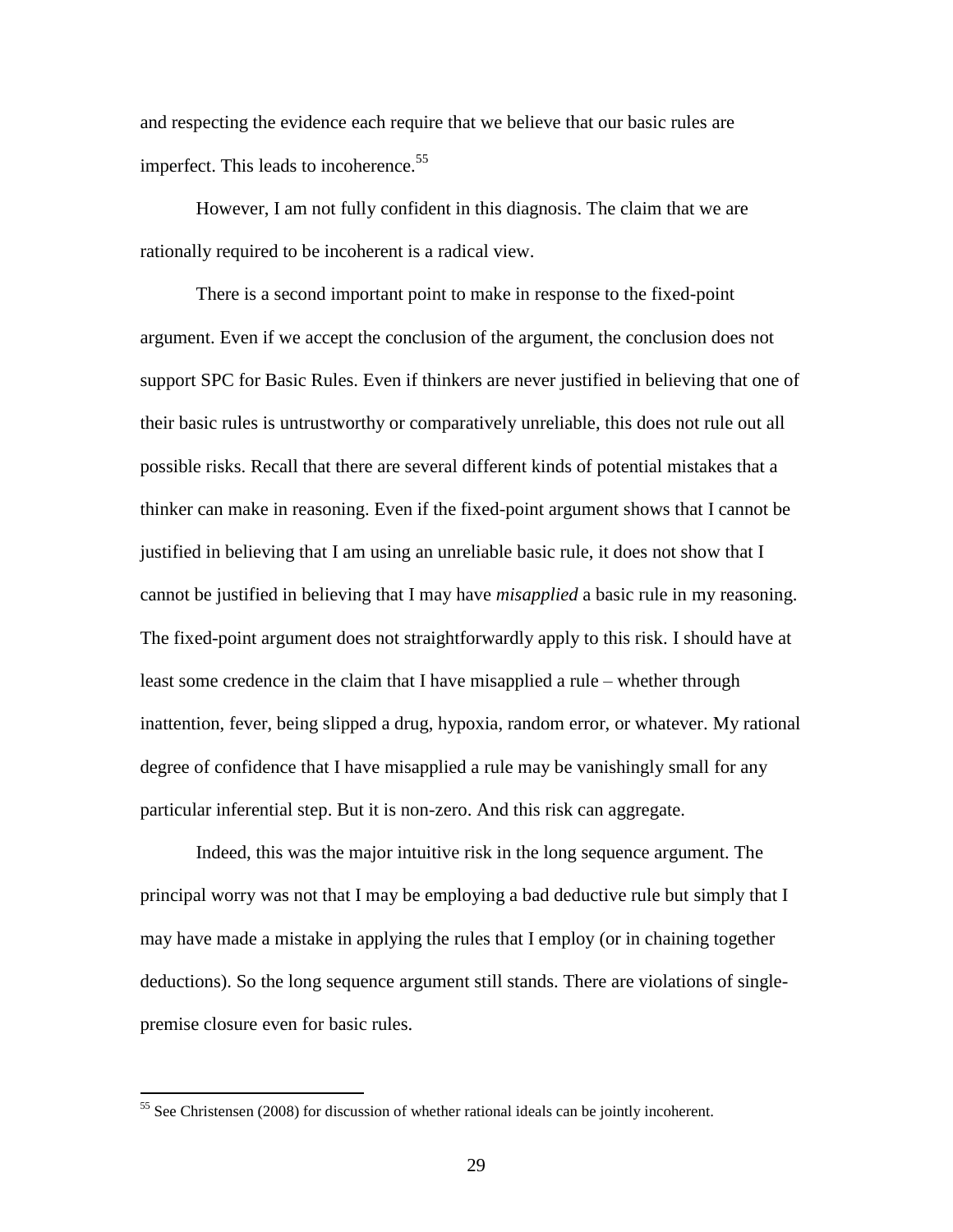One can formulate a version of the fixed-point argument aimed at the risk of misapplying a rule. The argument would go something like this:

If a thinker's epistemic system yields the belief that the thinker may have misapplied a rule, then it is making two conflicting recommendations: The system implicitly recommends employing the rule. The system explicitly recommends not fully trusting what the rule has in fact pronounced. It is incoherent for a thinker's epistemic system to issue such conflicting recommendations. So it is impossible for a thinker to have a justified belief that the thinker may have misapplied the rule.

Yet, this version of the fixed-point argument is not very compelling. The epistemic system does not tell the thinker to employ a rule and to instead employ a competing rule. The system does not tell the thinker to employ a rule and to refrain from employing the rule. Rather, it merely tells the thinker that it should not fully rely upon a claim that is in fact the output of one of its component rules. This is a kind of incoherence, but it is not an intuitively worrisome kind. It is just what someone should think if they thought they'd screwed up somewhere in their reasoning. This version of the fixed-point argument thus has very little bite.

Here, then, is what we should conclude about the fixed-point argument: There are several reasons to think that the argument doesn't work. If it does work, we are forced to say that we cannot justifiably believe our basic rules to be untrustworthy or comparatively unreliable. This would be an interesting result. It would provide a limit to rational self-doubt. But even if it were to slightly lessen the magnitude of violations of closure, it would not address the principal worry underlying the long sequence argument.

30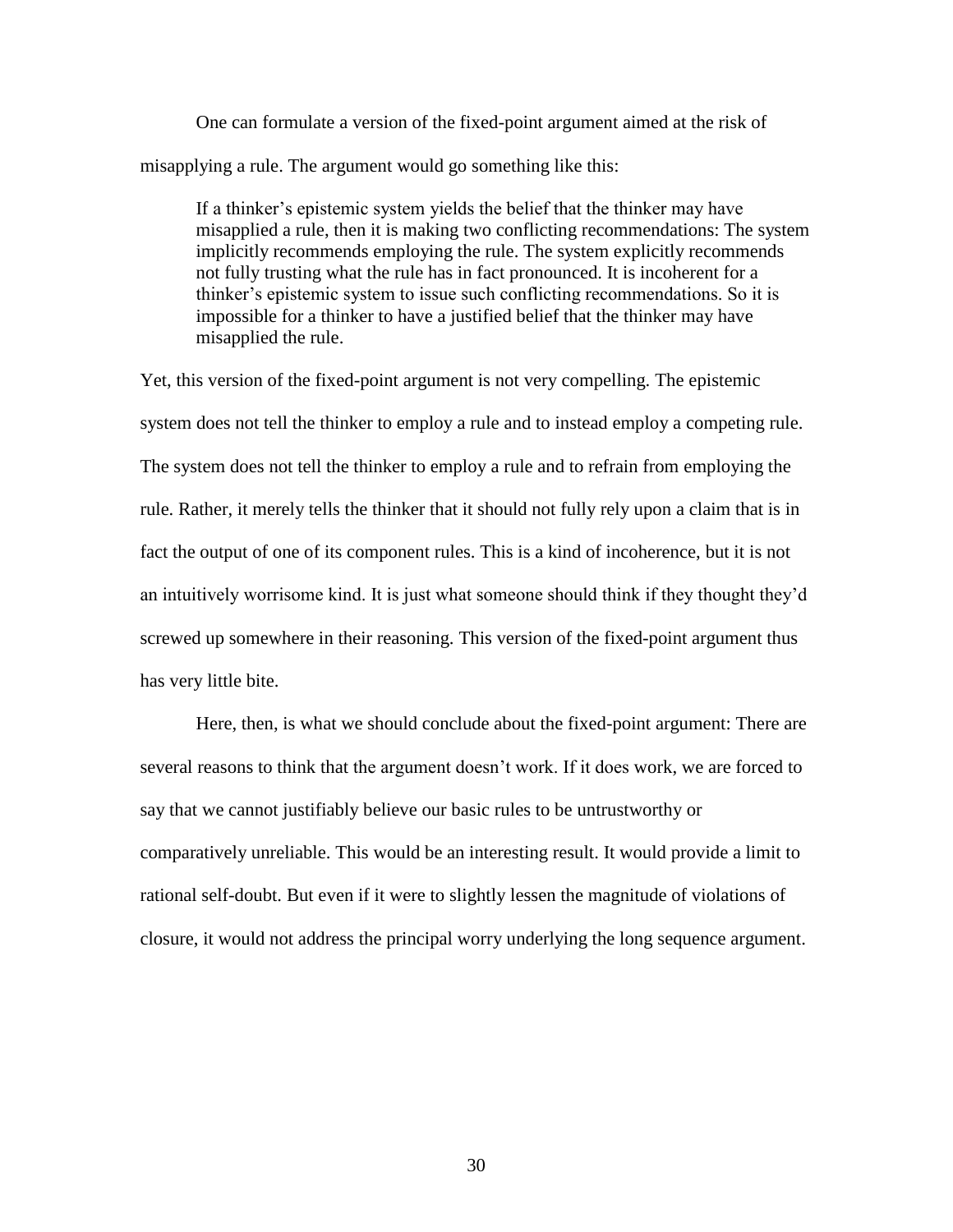#### **4.3 Overgeneralization**

 $\overline{a}$ 

The third and final line of response to the long sequence argument is a based on an overgeneralization worry. This line of thought does not pinpoint a specific problem with the argument, but rather suggests that it must go wrong somewhere, since analogous considerations lead to an unpalatable conclusion.

Suppose that R is any rule that we employ in our reasoning. Perhaps R is a deductive rule. Perhaps it is an ampliative one. Perhaps it is a rule that tells us how to take into account our own fallibility in our reasoning. We are justified in believing that our employment of R is not fully reliable. So, by analogous reasoning to the above, we are not justified in simply forming beliefs via applications of R to the degree that R licenses. Rather, we should be a bit more cautious in the formation of our beliefs. At the very least, we should take into account the possible ways in which we may be making mistakes in our reasoning. We should rationally police our reasoning with rule R. But then it seems that there is *no* rule that we are justified in simply obeying in our reasoning.<sup>56</sup>

The problem is not that we should rationally police our rules, and then rationally police our rational policing, and so on, which leads to our credences draining away.<sup>57</sup> The problem doesn't directly concern the magnitude of our credences. Rather, the problem is that there seems to be no rule that we should *simply obey* in our thinking. But then what are we to do? At some point, we have to simply obey some rule in our reasoning. So the

 $56$  This line of thought is reminiscent of the excerpt from Hume. It is also reminiscent of the regress argument in Carroll (1895), albeit in a much more general setting.

 $\frac{57}{2}$  This is essentially the argument that Hume goes on to make in the section that the excerpt is taken from. Hume's argument is fallacious. Among other problems, we needn't think we are more likely to have credences that are too high than credences that are too low. So there is no reason to think that our credences will drain away.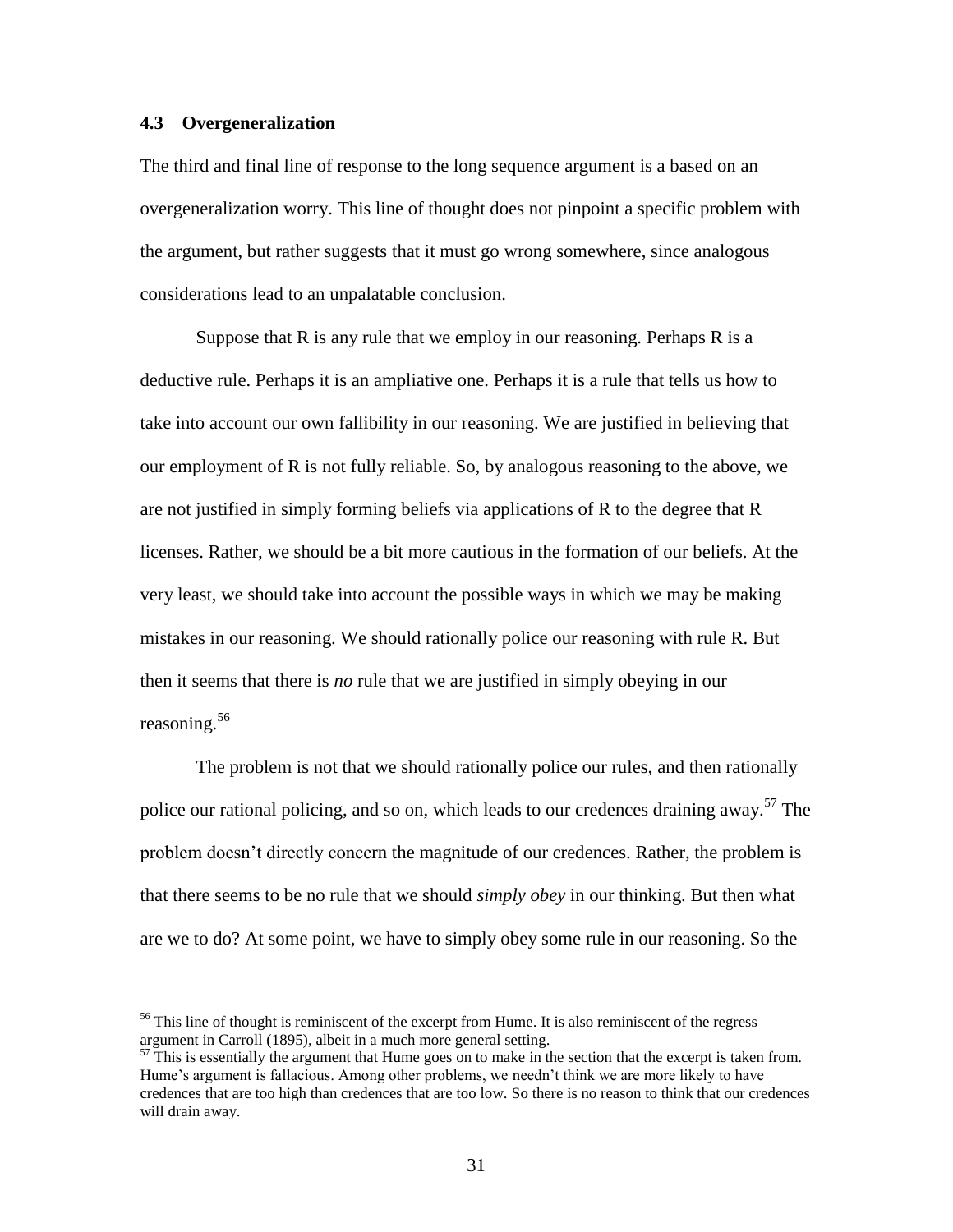conclusion of the argument seems to make rational reasoning impossible. It leads to a form of epistemic nihilism.

I take it that the right thing to say here is that, *ideally*, we should rationally police each of our rules – we should take into account the risk of making a mistake in forming our beliefs. But we cannot do this because of resource limitations and because it is impossible to simultaneously rationally police all of our rules. So we are justified in simply obeying certain rules and ignoring the risk of making a mistake, at least in certain circumstances. Which rules are these and in what circumstances? This is the crux of the issue.

One view is that we needn't rationally police our deductive rules of inference. Another view – defended above – is that we should. We needn't rationally police some of our other rules. So the main dispute comes down to the question of where rational policing comes to an end.

As we have seen, deductive rules provide a bad candidate for the place where rational policing comes to an end. The cases presented above suggest that we are not justified in simply obeying our deductive rules. The only reason one might have thought that deductive rules are exempt from rational policing is that deductive rules cannot lead us astray if they're correctly applied. But, as we've seen, the principal worry underlying the long sequence argument is not that our rules are bad rules, but that we may have misapplied them. Like any other rule, deductive rules are subject to this risk. Thus, there is no reason to think that they are exempt from rational policing.<sup>58</sup>

 $58$  Moreover, the thought that deductive rules are exempt from rational policing because they cannot lead us astray seems to depend on an overly reliabilist conception of epistemic responsibility.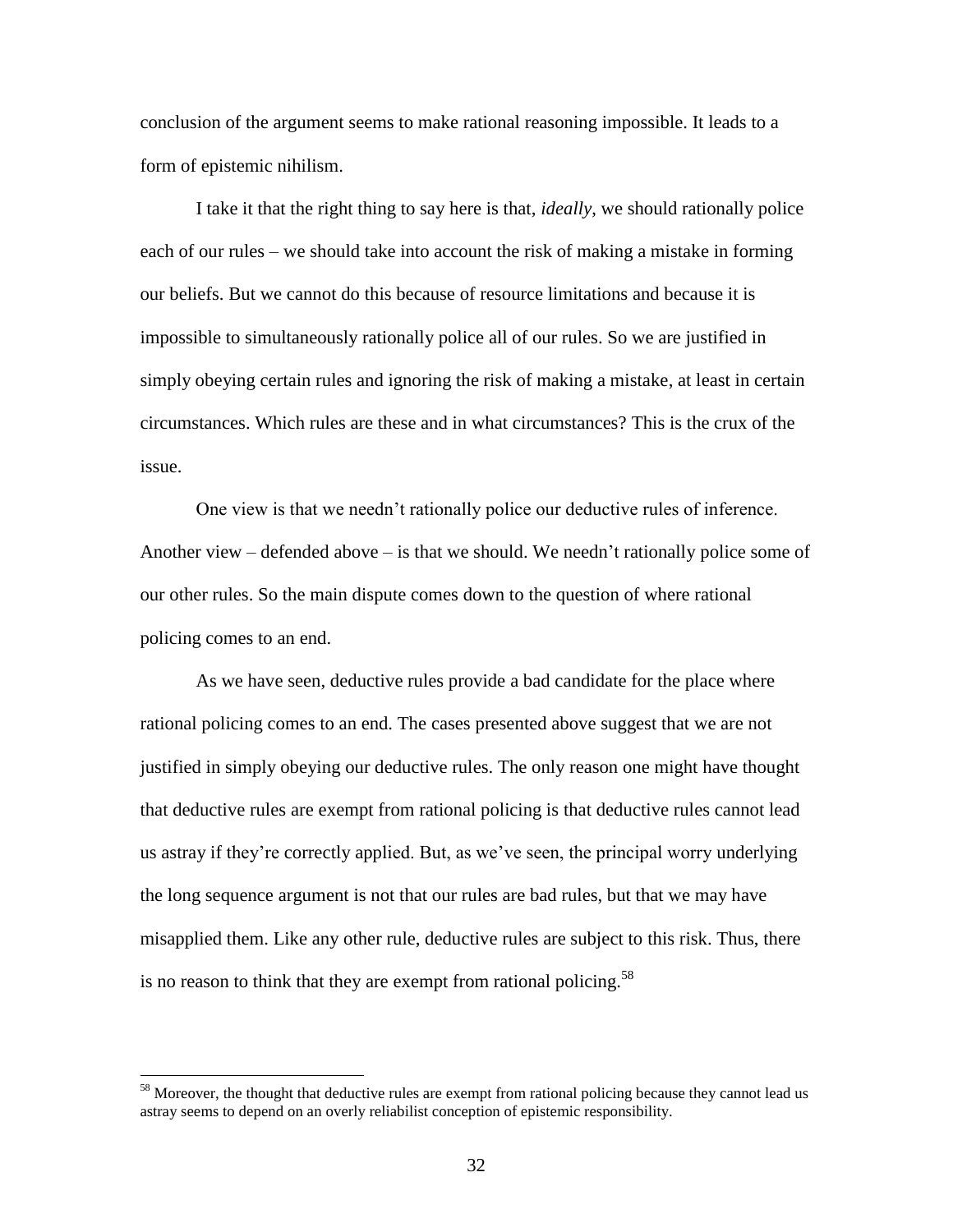A more promising picture is that we are justified in simply obeying higher-order rules that tell us how to rationally police our other rules (or perhaps still higher-order rules that tell us how to rationally police those rules or …). Such higher-order rules are not immune from potential misapplication. But we should refrain from policing them because it is too costly to do so. On this picture, the amount of rational policing that thinkers should do depends on their resource limitations. Thinkers should police as much as is reasonable, given their cognitive powers.<sup>59</sup>

On this view, justification turns out to be subject-sensitive in the sense that it does not depend only on a thinker's evidence, but also on her available cognitive resources. This strikes me as a plausible view. A thinker's epistemic responsibilities plausibly depend on her cognitive resources. The more cognitive resources a thinker possesses, the more epistemic responsibilities she has.<sup>60</sup>

This picture of rational policing is intuitively plausible. It does a much better job of fitting our intuitive judgments about cases. I conclude, then, that it is the picture we ought to endorse. This answers the overgeneralization worry.

#### **5 Conclusion**

 $\overline{a}$ 

There is a final question worth considering: Why are strong closure principles intuitively so appealing? Why are we tempted to think that deductive inference is fully epistemically secure?

 $59$  Policing as much as is reasonable should not be identified with policing as much as is possible (given the thinker's cognitive powers). Indeed, it may be problematic to police one's reasoning as much as is possible. Too much policing may introduce more errors than it corrects. Thanks to Gideon Rosen for pressing me on this issue.

 $60$  This is one application of what might be called "the Spiderman principle" in epistemology: With greater cognitive power comes greater epistemic responsibility. This is a plausible principle. For instance, it helps to explain why small children have fewer epistemic obligations to check their reasoning than we do.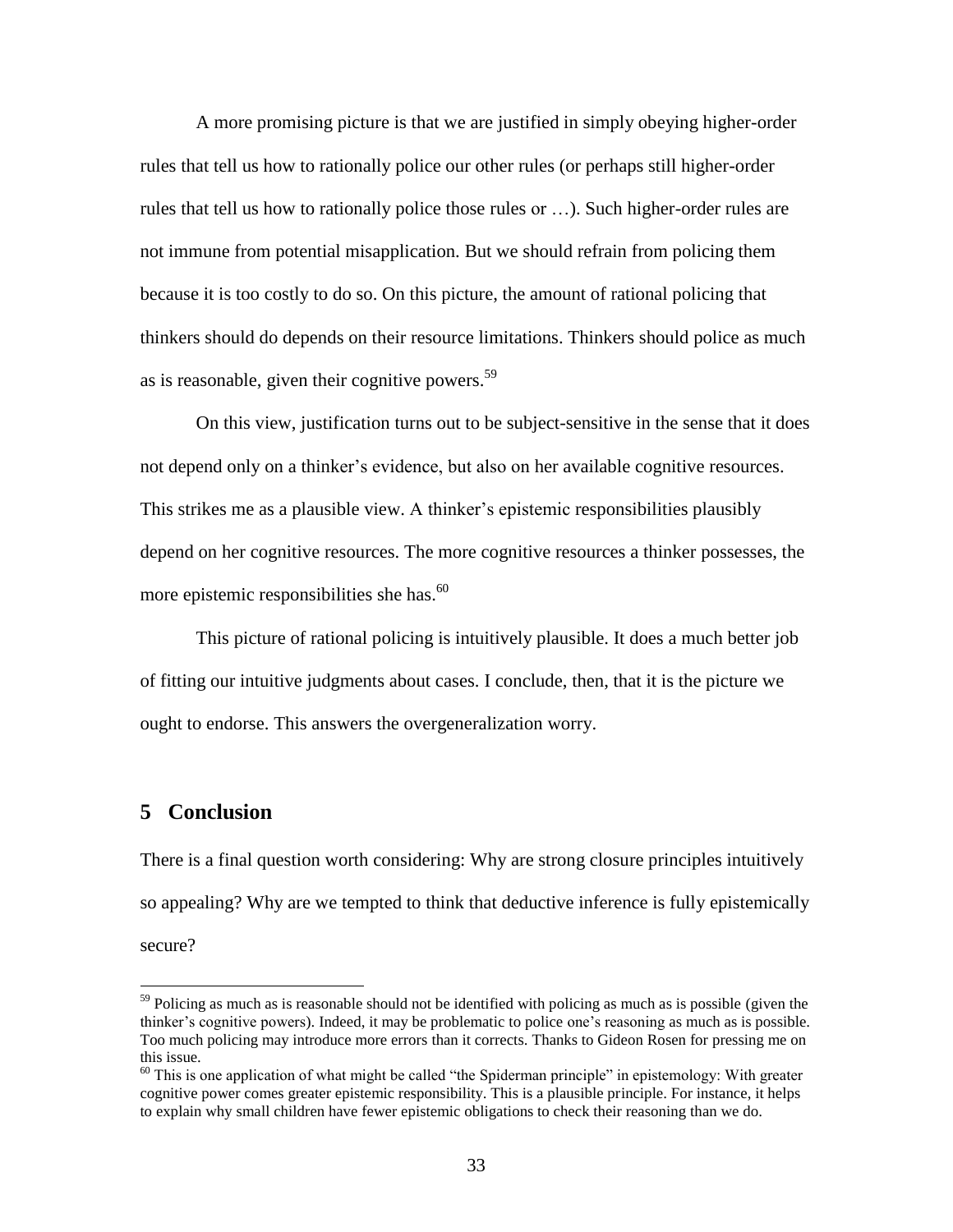The reason strong closure principles are intuitively attractive is that our paradigm cases of deductive reasoning include short surveyable deductions as well as mathematical proofs. It is very natural to come to think that a strong closure principle holds when reflecting about these cases. In the case of surveyable inferences, violations of closure are typically minor. The risk of making a mistake is not very large. Mathematical proofs are typically extensively checked. The conclusions of mathematical proofs are typically checked against examples and against expert mathematical intuition. Moreover, there is an interesting phenomenon in mathematics. Namely, mathematical proofs are *robust* – when mathematicians believe they have a proof of some claim, there typically is a proof of it or of some related result. It is for these reasons that we are easily misled into thinking that Closure holds.

Despite their intuitive appeal, however, we should reject strong closure principles. If what I've argued here is correct, we should reject Closure, Single-Premise Closure, Single-Premise Closure\*, and related principles.<sup>61</sup> More generally, there is no (nontrivial) principle of the form: If S has a justified belief that p, S competently deduces q from p, and conditions C obtain, then S has a justified belief that q. There is no guarantee that if we're in the right sort of circumstances and we in fact reason correctly, our reasoning preserves justification. No rule of inference, no matter how simple, is safe from potential misapplication. No deduction is fully epistemically secure.

 $61$  There are three ways of weakening the closure principle for justification to try to address the long sequence argument while still maintaining that deductive inference is, in some sense and in some circumstances, fully epistemically secure: (i) Closure applies to propositional rather than doxastic justification; (ii) Closure only applies to ideal epistemic agents; (iii) Closure is a rational ideal. I think each of these proposals is untenable, but I do not have the space to argue for this here.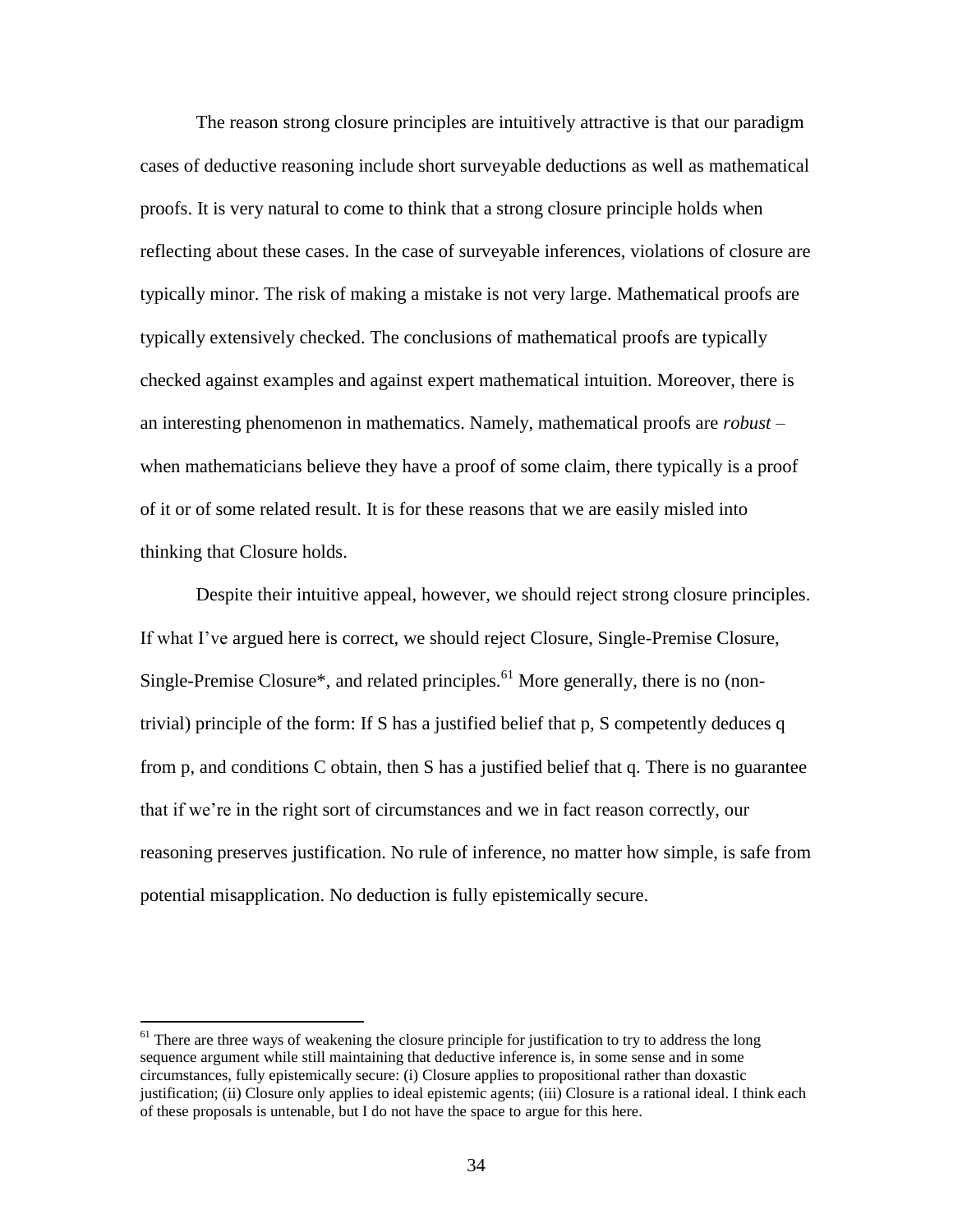# **Acknowledgements**

Earlier versions of this paper were presented at the Basic Knowledge III workshop at the University of St. Andrews, a workshop on epistemology at the University of Geneva, the Theoretical Philosophy forum at Eötvös University, departmental colloquia at the University of Connecticut and at Princeton University, and the Epistemology Reading Group at MIT. I would like to thank the audiences at these events for their questions and comments. I would also like to thank Maria Lasonen Aarnio, Paul Boghossian, David Christensen, Stew Cohen, Dylan Dodd, Adam Elga, David Estlund, Hartry Field, Phil Galligan, Michael Heumer, Chris Hill, Ram Neta, Stephen Read, Gideon Rosen, Nico Silins, Paul Silva, Ralph Wedgwood, Tim Williamson, and Zsofia Zvolensky for helpful discussions at various stages of this project.

#### **References**

- Alston, W. (1980). Level confusions in epistemology. *Midwest Studies in Philosophy*, 5, 143–145.
- Boghossian, P. (1989). The rule following considerations. *Mind*, 98, 507–549.
- Boghossian, P. (2008). Epistemic rules. In his *Content and justification*, (pp. 109–134). Oxford: Oxford University Press.
- Carroll, L. (1895). What the tortoise said to Achilles. *Mind*, 4, 278–280.
- Cheng, P. and Holyoak, K. (1985). Pragmatic reasoning schemas. *Psychology*, 17, 391– 416.
- Christensen, D. (2004). *Putting logic in its place*. Oxford: Oxford University Press.
- Christensen, D. (2008). Does Murphy's law apply in epistemology? Self-doubt and rational ideals. *Oxford Studies in Epistemology*, 2, 3–31.
- Christensen, D. (2010). Higher-order evidence. *Philosophy and Phenomenological Research*, 81, 185–215.
- Cosmides, L. (1989). The logic of social exchange. *Cognition*, 31, 187–276.
- Dretske, F. (1970). Epistemic operators. *Journal of Philosophy*, 67, 1007–1023.
- Elga, A. (2010). How to disagree about how to disagree. In R. Feldman and T. Warfield (Eds.), *Disagreement.* Oxford: Oxford University Press.
- Elga, A. (unpublished). Lucky to be rational.

[http://www.princeton.edu/~adame/papers/bellingham-lucky.pdf.](http://www.princeton.edu/~adame/papers/bellingham-lucky.pdf)